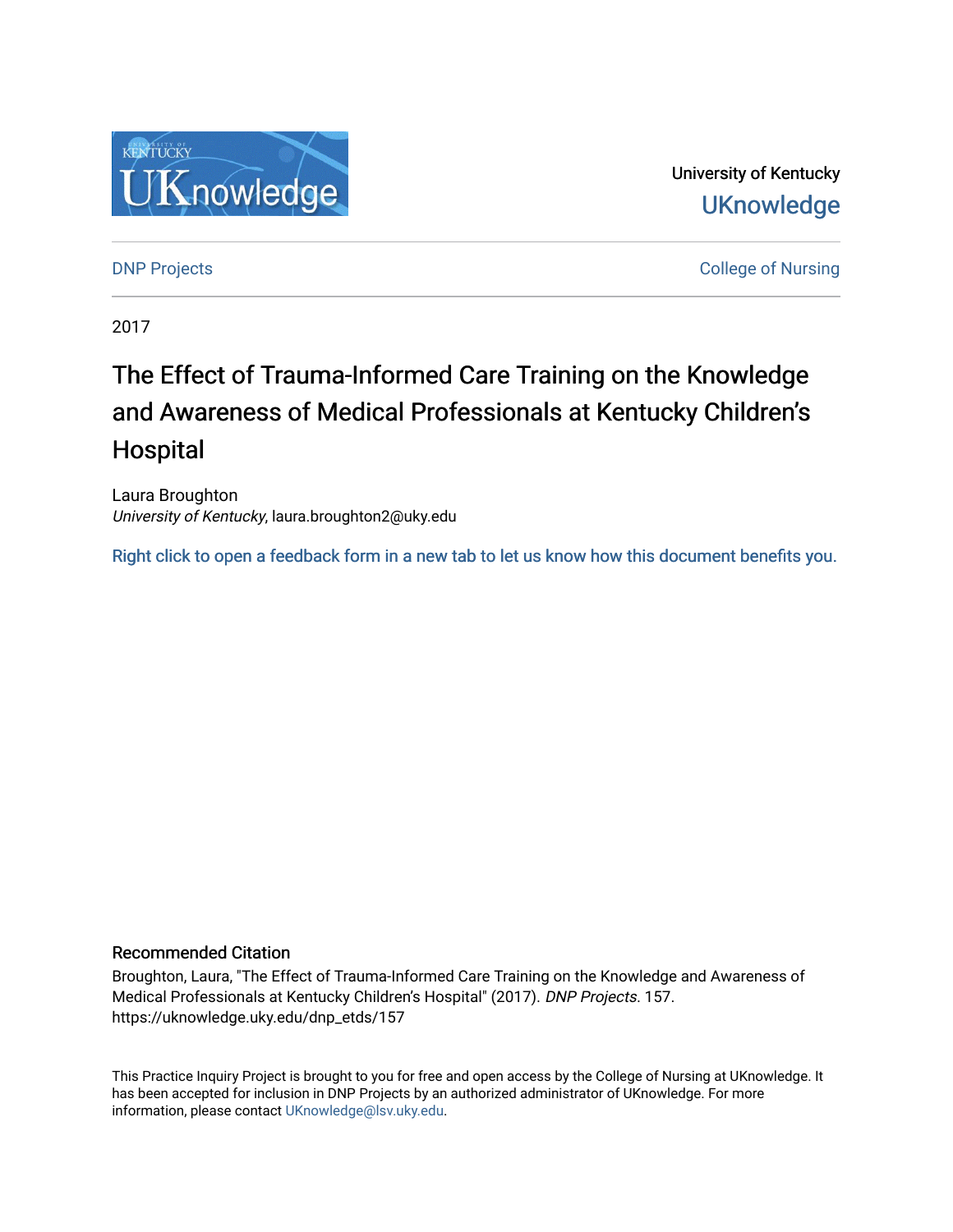The Effect of Trauma-Informed Care Training on the Knowledge and Awareness of Medical

Professionals at Kentucky Children's Hospital

Laura Broughton

University of Kentucky

Fall 2017

Leslie Scott, PHD, APRN – Committee Chair

Vicki Stringfellow, MSN, APRN – Committee Member

Meghan Marsac, PHD – Committee Member/Clinical Mentor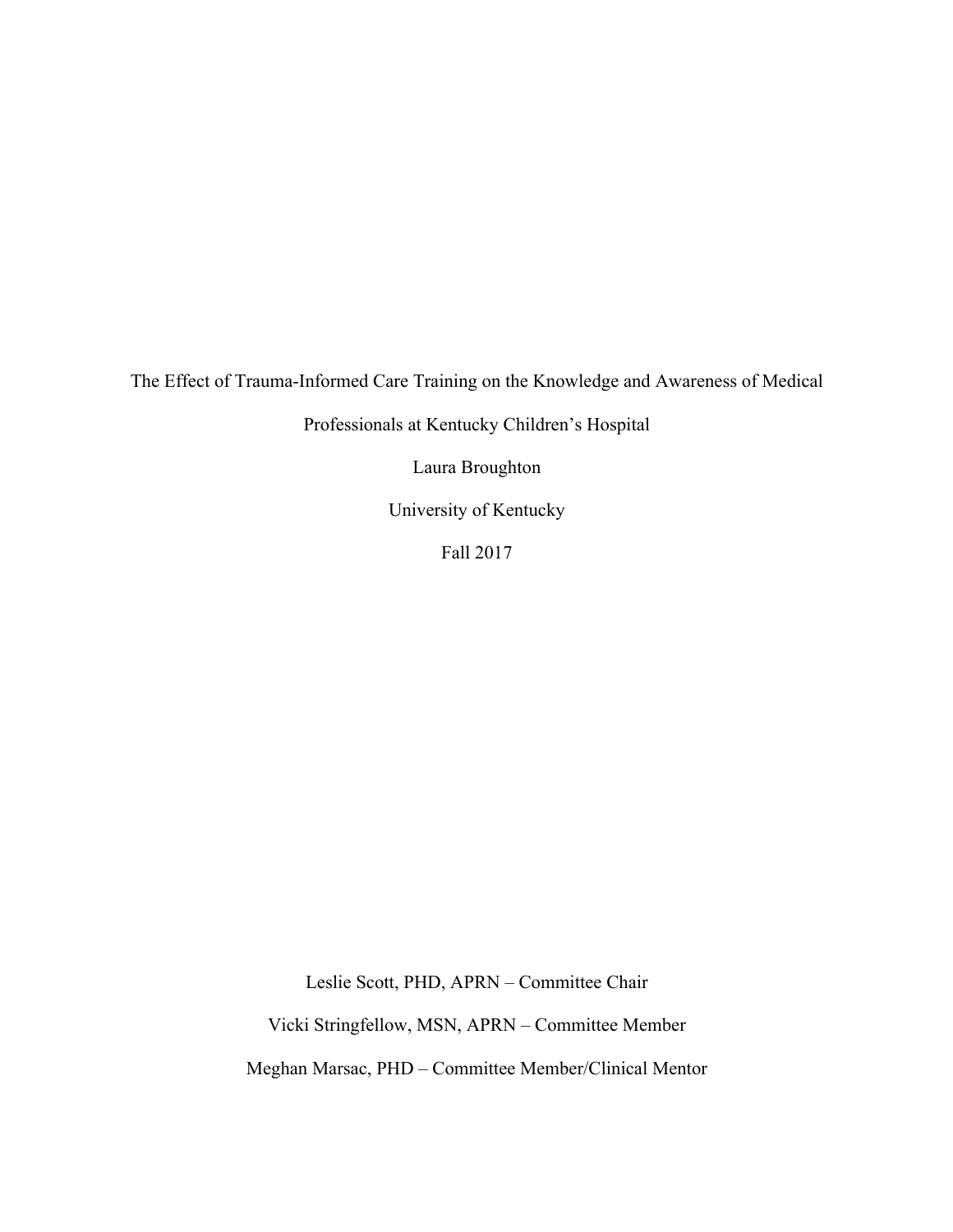#### Acknowledgments

This work would not have been possible without the support of my committee members. I am especially indebted to Dr. Leslie Scott who has been supportive of my academic goals and who has worked actively to get me through this program. I am also grateful to Dr. Meghan Marsac whom I have had the pleasure to work with during this project. She taught me a great deal about trauma-informed care, the institutional review board process, and research in general. Last, I would like to thank Vicki Stringfellow, who has taught me more than I could ever give her credit for here. She has shown me, by her example, what a good pediatric nurse practitioner (and person) should be.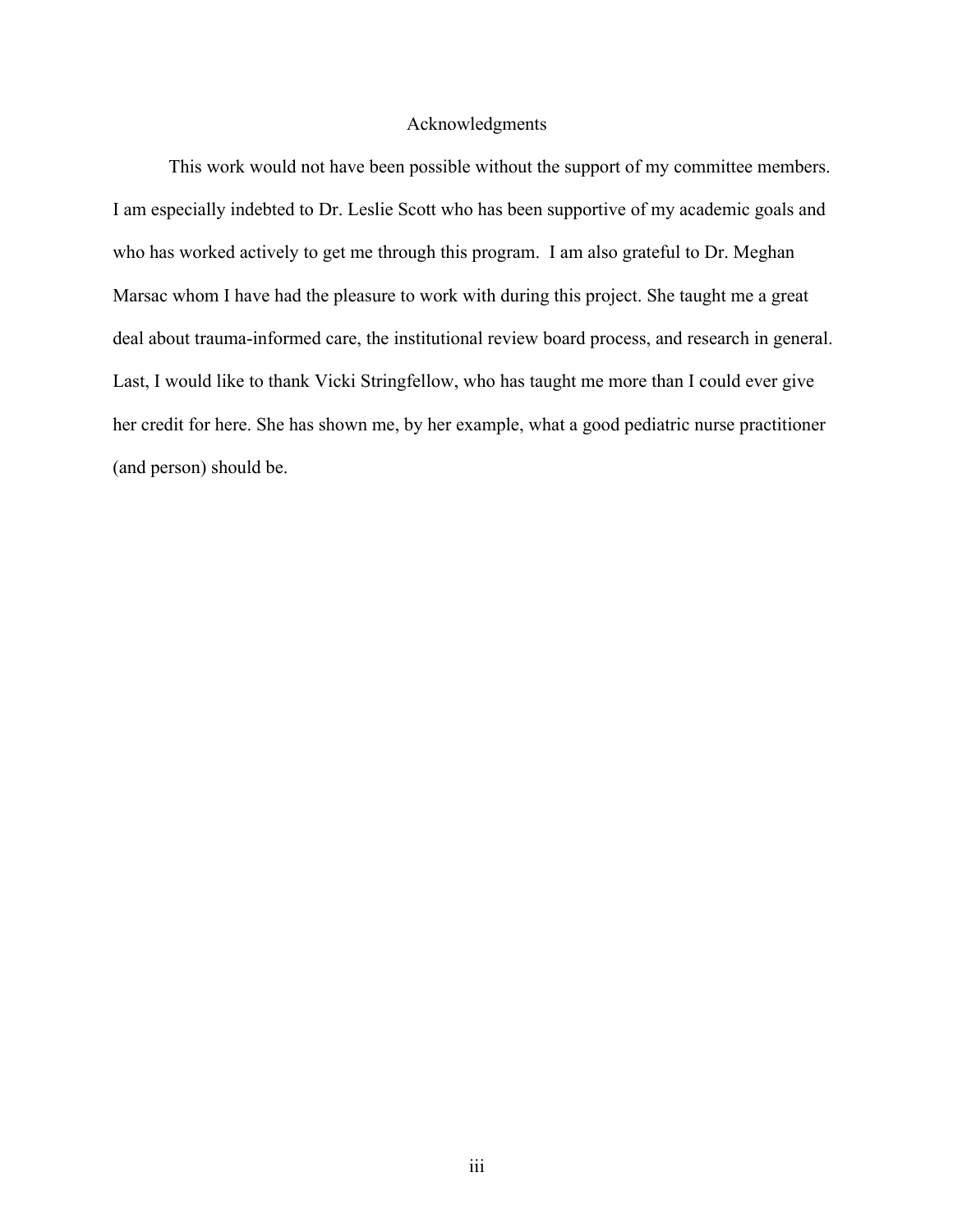| I imitations |
|--------------|
|              |
|              |
|              |
|              |
|              |

## Table of Contents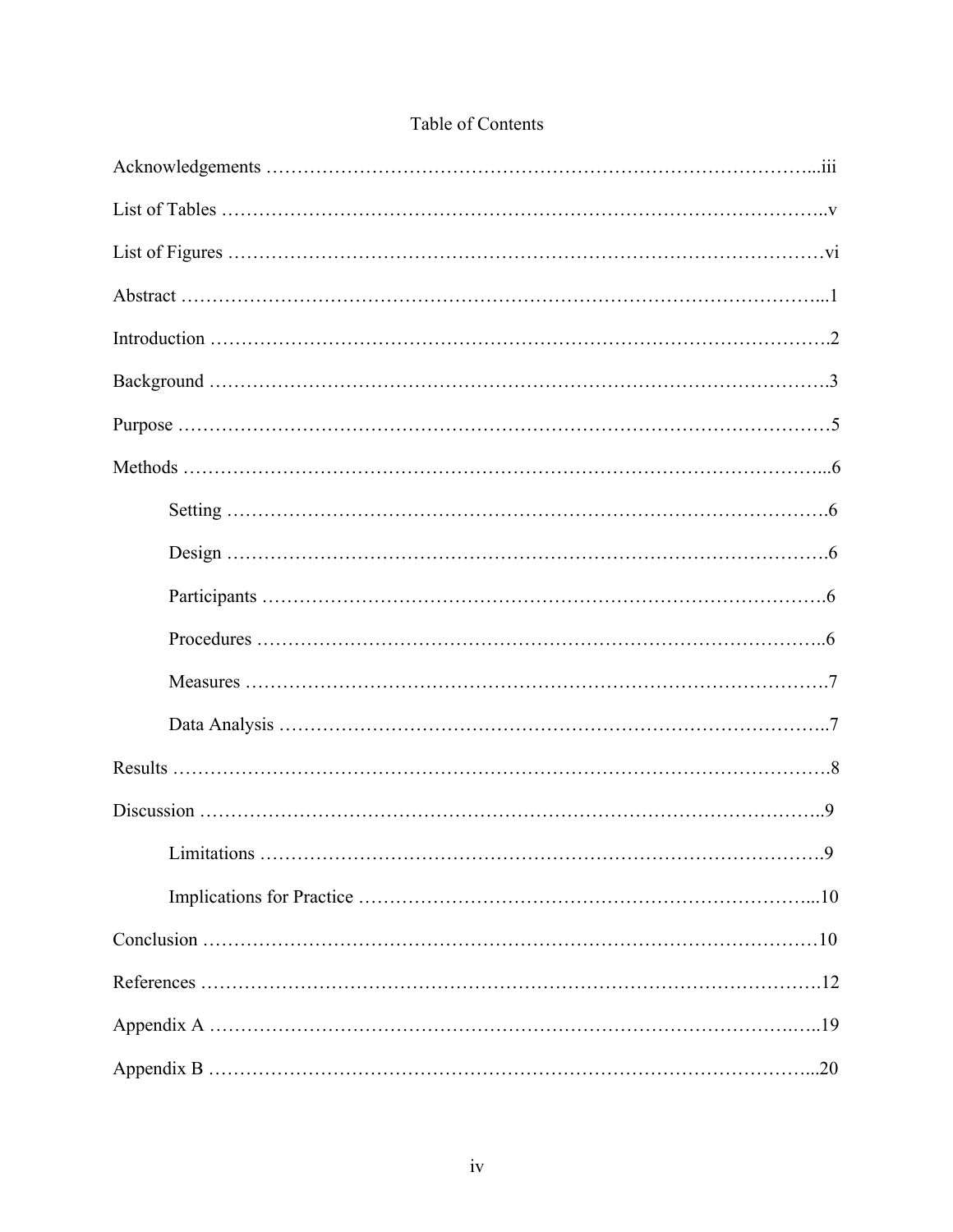## List of Tables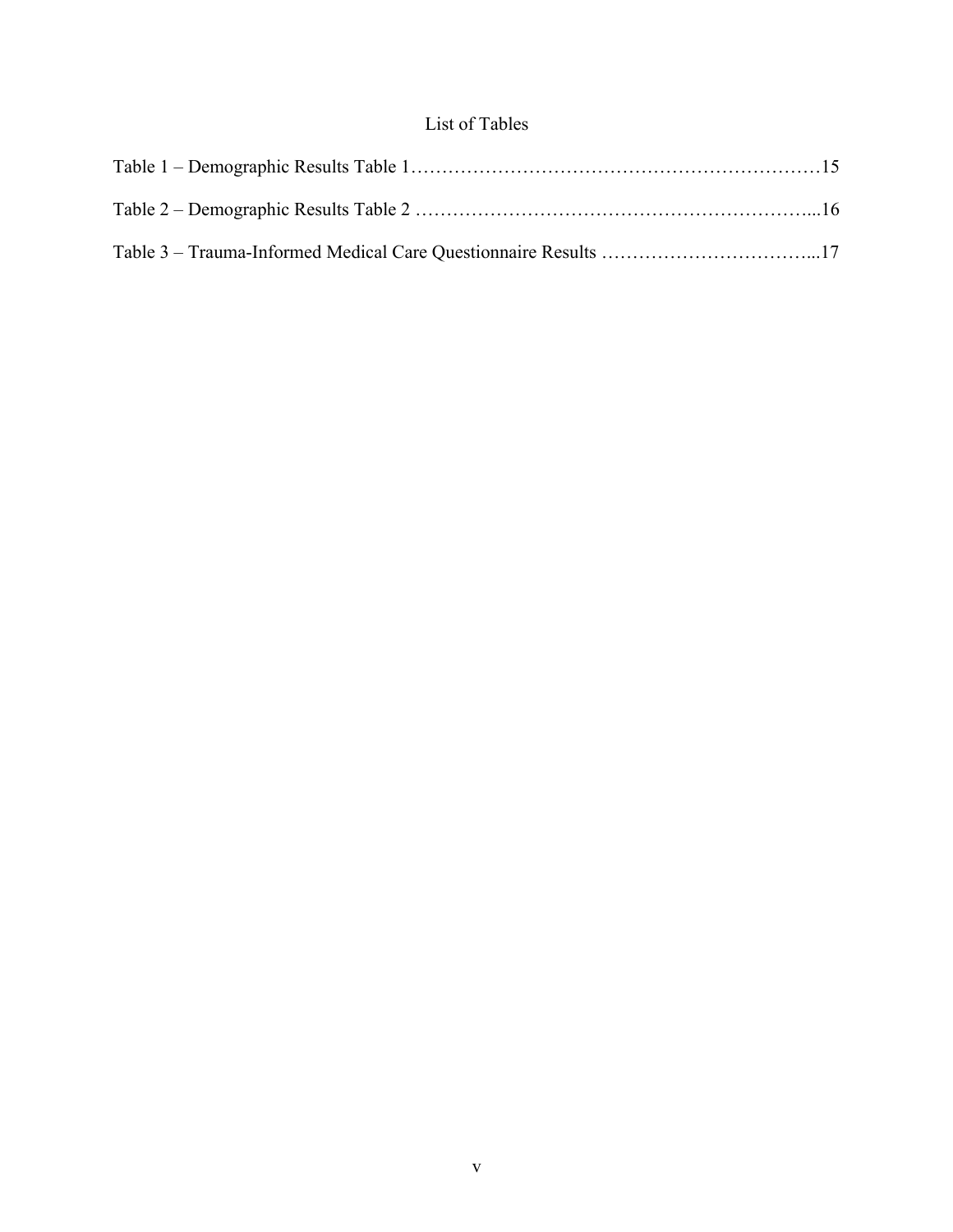# List of Figures

|--|--|--|--|--|--|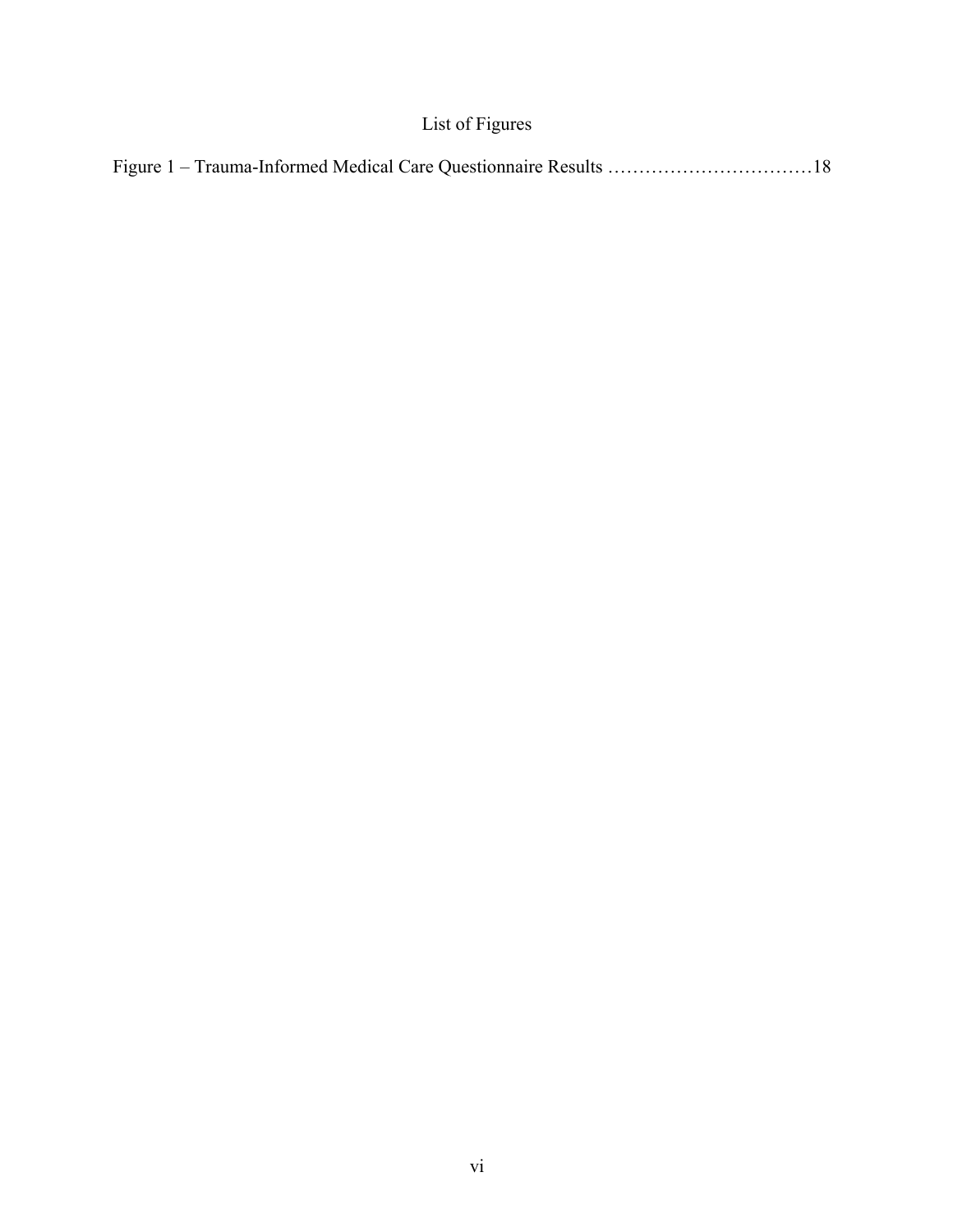#### Abstract

**Background:** Many children who present to the hospital require treatments and procedures in their medical care that can be potentially emotionally traumatic for themselves and their families. Medical professionals caring for these children may also experience emotional trauma symptoms related to their work. A trauma-informed care approach to medical care may help to lessen these negative consequences in both patients and medical professionals. **Purpose:** The objective of this study was to assess the effectiveness of a one-hour training on trauma-informed care to nurses at Kentucky Children's Hospital. **Methods:** Nurses participated in a one-hour interactive seminar and completed pre- and post-measures on knowledge and confidence in delivering trauma-informed care. **Results**: Ninety nurses participated. Compared to pre-training, participants demonstrated significant increases in knowledge and confidence in delivering trauma-informed medical care (p < 0.05 for all comparisons). **Discussion:** Training was effective in increasing nurses' knowledge and confidence in delivering trauma-informed care, thus demonstrating the feasibility and clinical importance of this training.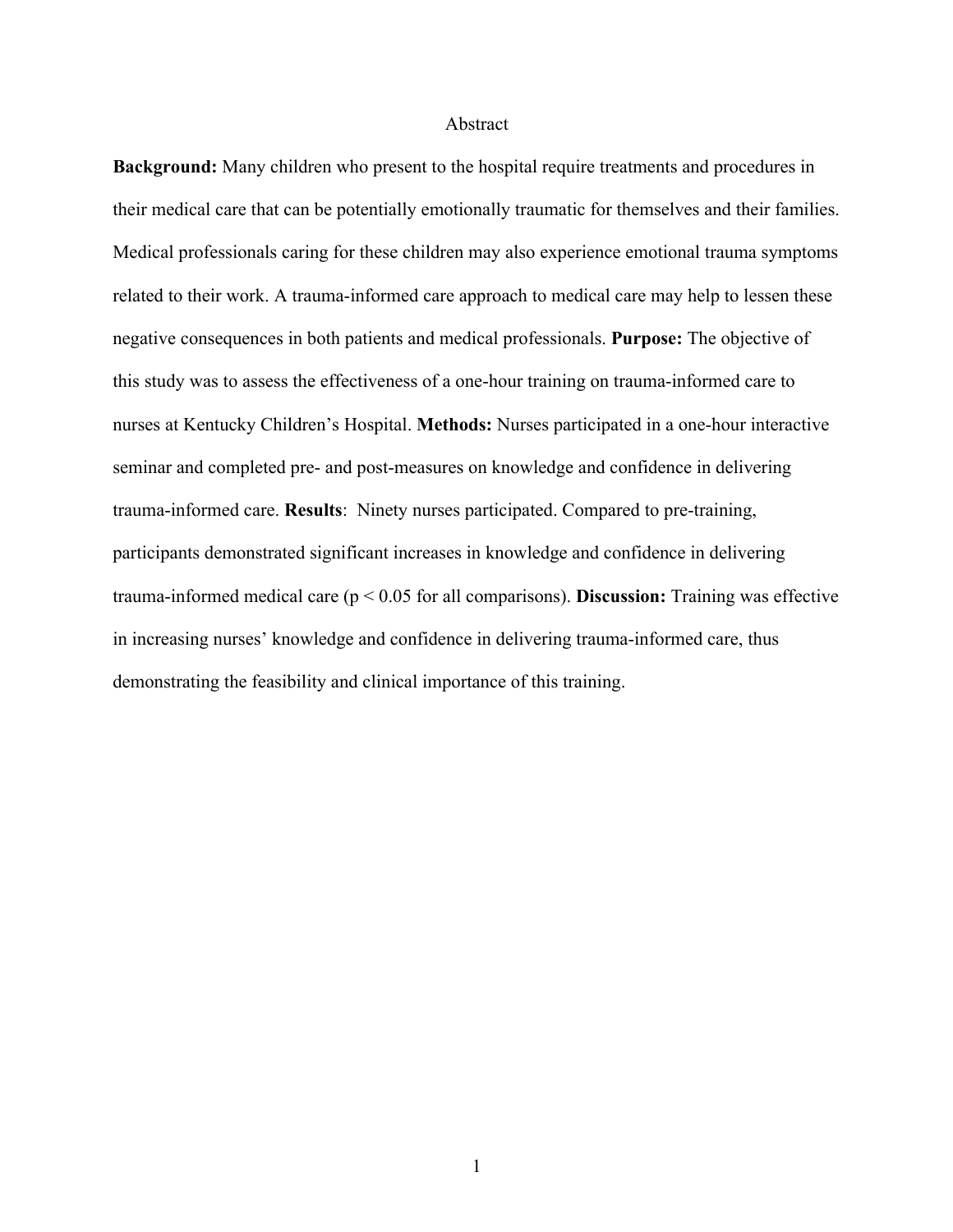The Effect of Trauma-Informed Care Training on the Knowledge and Awareness of Medical Professionals at Kentucky Children's Hospital

#### **Introduction**

Many children who present to the hospital require treatments and procedures in their medical care that can be potentially emotionally traumatic for themselves and their families (Landolt, Vollrath, Ribi, Gnehm, & Sennhauser, 2003). In addition, these children may have already been exposed to traumatic events in their past, and this past exposure to traumatic events can impact the way in which families interact with the medical team and affect their child's overall health and recovery (Felitti et al., 1998; Schilling, Aseltine, & Gore, 2007). Medical professionals caring for these children may also experience emotional trauma symptoms related to their work (Robins, Meltzer, & Zelikovsky, 2009).

A trauma-informed care approach to medical care may help to lessen these negative consequences. According to the Substance Abuse and Mental Health Services Administrations (SAMHSA), a trauma-informed approach to care "realizes the widespread impact of trauma and understands potential paths for recovery; recognizes the signs and symptoms of trauma in clients, families, staff, and others involved with the system; responds by fully integrating knowledge about trauma into policies, procedures, and practices; and seeks to actively resist retraumatization" (SAMHSA, 2015). However, training in the delivery of trauma-informed care is not currently available at Kentucky Children's Hospital. Efforts to train medical professionals to provide trauma-informed medical care in hospitals caring for children have just begun, and research on the effectiveness of this training is in its infancy. At this time, the amount of training needed to change knowledge and confidence of staff in delivering trauma-informed medical care has not yet been established (Marsac et al., 2016; Weiss et al., 2017).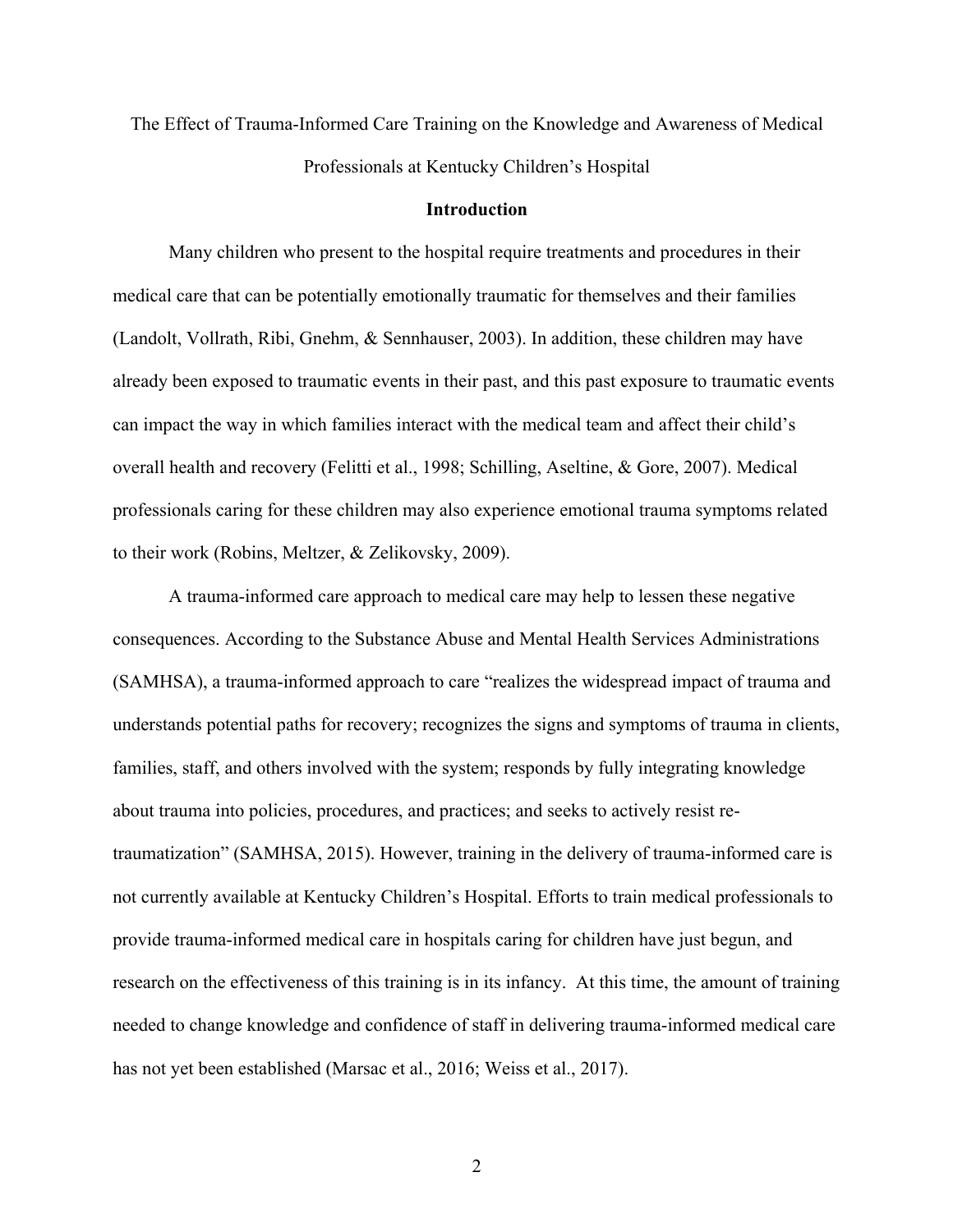#### **Background**

More than 26 million children visit the emergency department each year in the United States and approximately 6 million children are admitted to the hospital annually (Schappert & Bhuiya, 2012; Witt, Weiss, & Elixhauser, 2014). Of these hospitalized children, 19 percent of the injured children and 12 percent of the ill children experience posttraumatic stress symptoms (PTSS) (Kahana, Feeny, Youngstrom, & Drotar, 2006). Symptoms include re-experiencing the event, avoidance of trauma reminders, hyperarousal, and negative changes in mood or cognition (National Institute of Mental Health, 2016). Children with PTSS can have "impaired physical recovery time, increased risk for re-injury, poorer school functioning, decreased health-related quality of life, and greater utilization of health care services" (as cited in Weiss et al., 2017 p. 55). As a result, health care providers should assess for emotional trauma and know how to intervene with these children and their families in ways that minimize trauma and support their recovery.

Medical professionals caring for children and their families with PTSS may also experience secondary traumatic stress, which can lead to compassion fatigue and/or burnout. Compassion fatigue refers to "work-related PTSSs that arise from long-term exposure to other persons experiencing trauma" (Marsac et al., 2016, p. 72). According to Maslach and Leiter (2008), burnout refers to "a combination of symptoms, including emotional exhaustion, depersonalization, and diminished sense of personal accomplishment or workplace satisfaction" (as cited in Marsac et al., 2016, p. 72). According to one study, 39 percent of pediatric health care professionals were at moderate to very high risk for compassion fatigue and 21 percent were at moderate to high risk for burnout (Robins et al., 2009). However, the literature is not consistent regarding the prevalence of compassion and burnout among all healthcare professionals. A systematic review on the prevalence of compassion fatigue and burnout among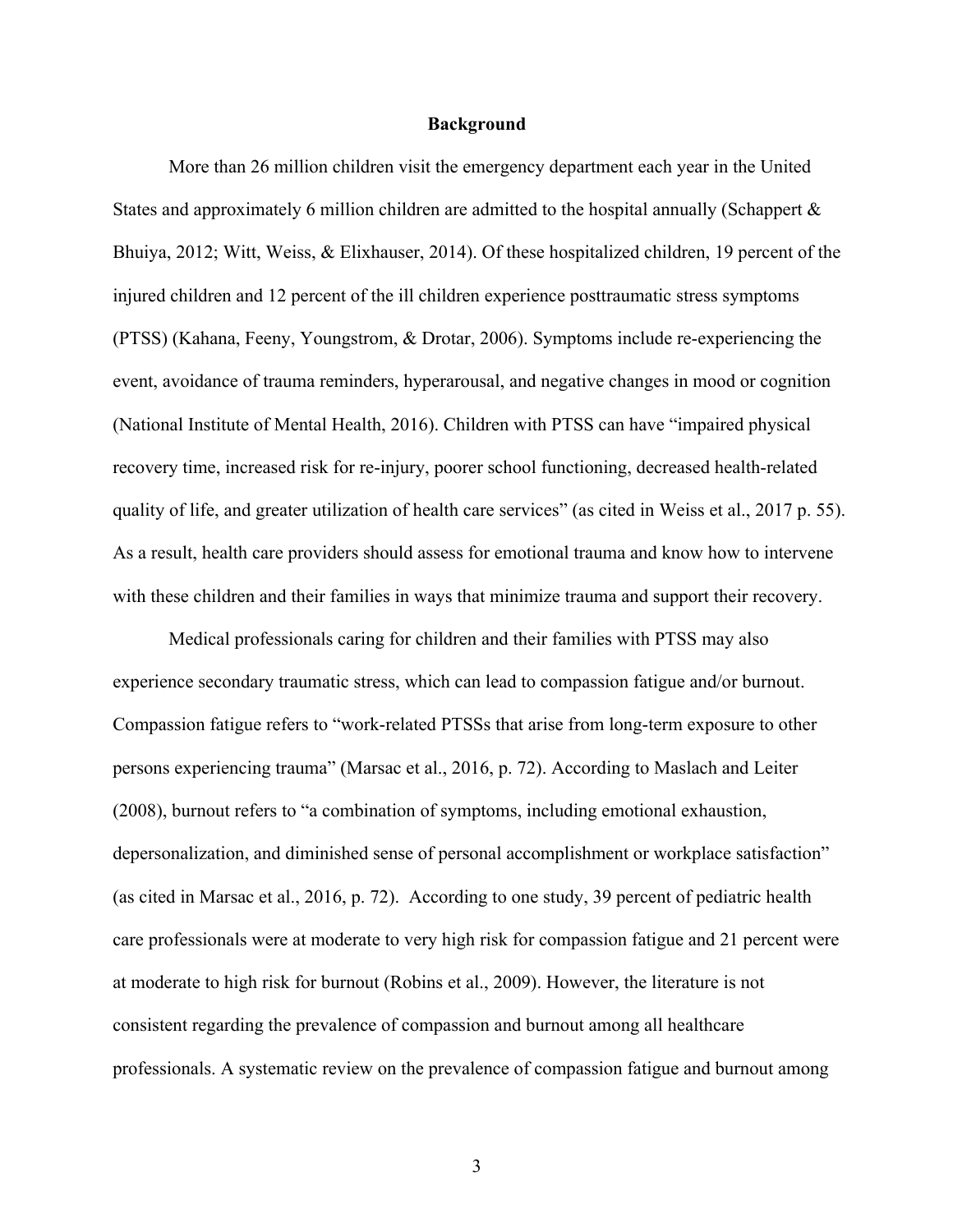healthcare professionals in intensive care units ranged from 7.4 to 40 percent and 0 to 70.1 percent, respectively (van Mol, Kompanje, Benoit, Bakker, & Nijkamp, 2015). Although more evidence is needed on its prevalence, there may be a benefit for healthcare professionals working with children and families who have experienced trauma to be provided with the necessary training and support to avoid compassion fatigue and minimize burnout.

Trauma-informed care refers to how medical teams can prevent or minimize emotional trauma. According to the SAMHSA, a trauma-informed approach to care "realizes the widespread impact of trauma and understands potential paths for recovery; recognizes the signs and symptoms of trauma in clients, families, staff, and others involved with the system; responds by fully integrating knowledge about trauma into policies, procedures, and practices; and seeks to actively resist re-traumatization" (SAMHSA, 2015). In addition, trauma-informed care "minimizes the potential for medical care to become traumatic or trigger trauma reactions, addresses distress, provides emotional support for the entire family, encourages positive coping, and provides anticipatory guidance regarding the recovery process" (as cited in Marsac et al., 2016). Overall, a trauma-informed approach to medical care can improve the quality of care provided to patients and the emotional well-being of medical professionals (Marsac et al., 2016).

Research on the effectiveness of implementing trauma-informed care into hospitals caring for children is just beginning. A recent study assessed the effectiveness of implementing a trauma-informed care approach in a pediatric health care network by providing an educational session to caregivers. Results, when compared to pre-training, demonstrated a significant increase in knowledge towards trauma-informed care and confidence in delivering traumainformed care (Weiss et al., 2017). This study demonstrates its potential feasibility of its success in other pediatric hospitals, such as Kentucky Children's Hospital.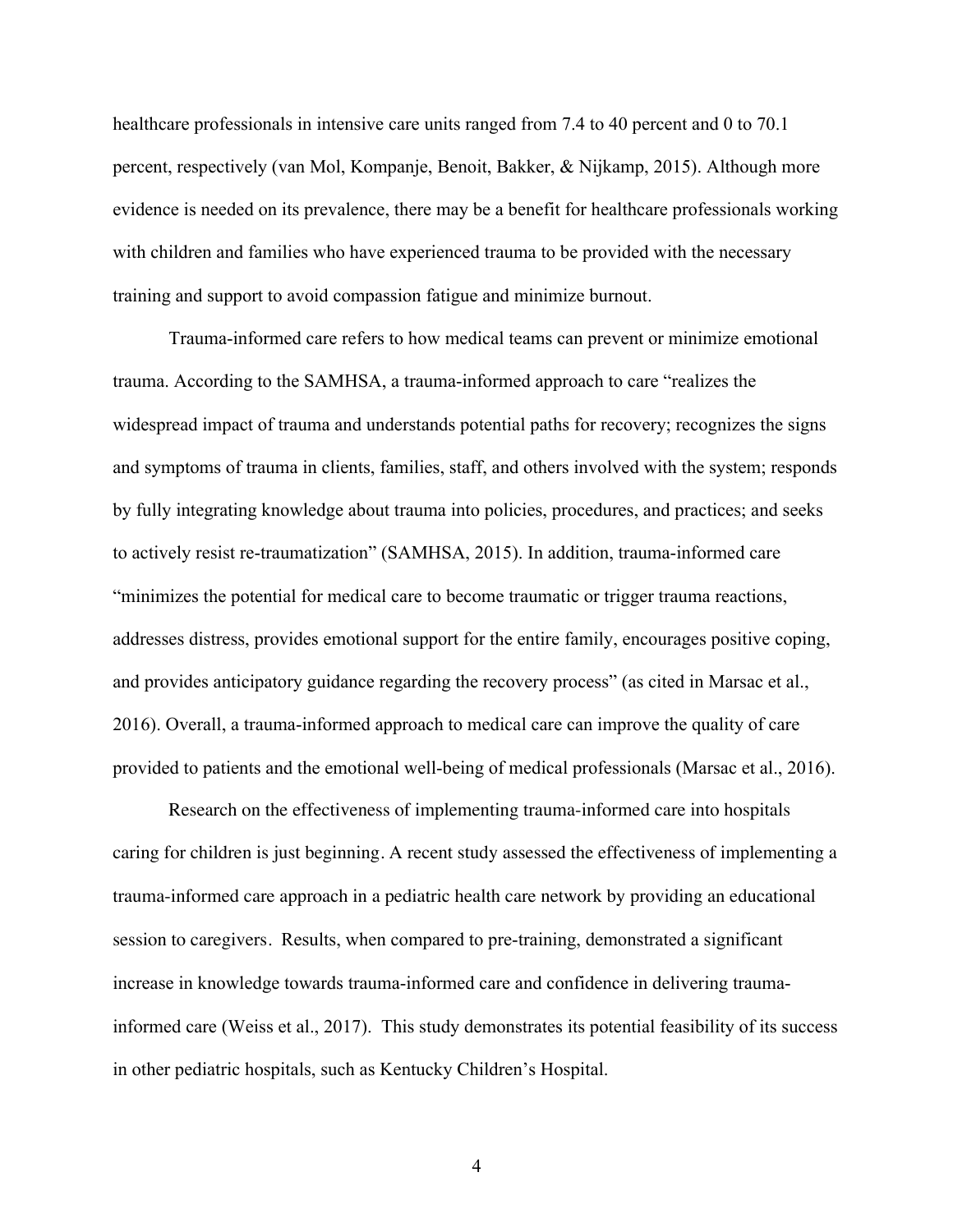Evidence supports that active dissemination (e.g. in-person educational seminars) of research findings is more likely to change healthcare providers' knowledge and attitudes towards a health issue compared to passive dissemination (e.g. mailing educational materials to healthcare professionals) (Grimshaw et al., 2001). Thus, a one-hour training is expected to increase medical providers' knowledge and awareness of trauma-informed care.

At this time, training in the delivery of trauma-informed care is not routinely integrated into education for medical professionals in most pediatric hospitals, including Kentucky Children's Hospital. There is limited research on the effectiveness of this type of training; specifically on the amount of training needed to change knowledge and awareness of medical professionals in delivering trauma-informed medical care. Thus, this study will help determine the effectiveness of a one-hour training program on the knowledge and confidence of delivering trauma-informed care in medical professionals.

#### **Purpose**

The purpose of this study was to provide a one-hour training on trauma-informed care to medical professionals at Kentucky Children's Hospital. Nurses of the Pediatric Intensive Care Unit, Progressive Care Unit, and Per Diem pool attended the mandatory one-hour training between April and May 2017. There were two specific aims for this study: (1) to assess changes in knowledge and awareness of trauma in medical professionals before and after a one-hour training on trauma-informed care; and (2) to examine differences in knowledge and awareness of trauma by demographic (i.e. sex, age, ethnicity/race) and professional characteristics (i.e. work tenure).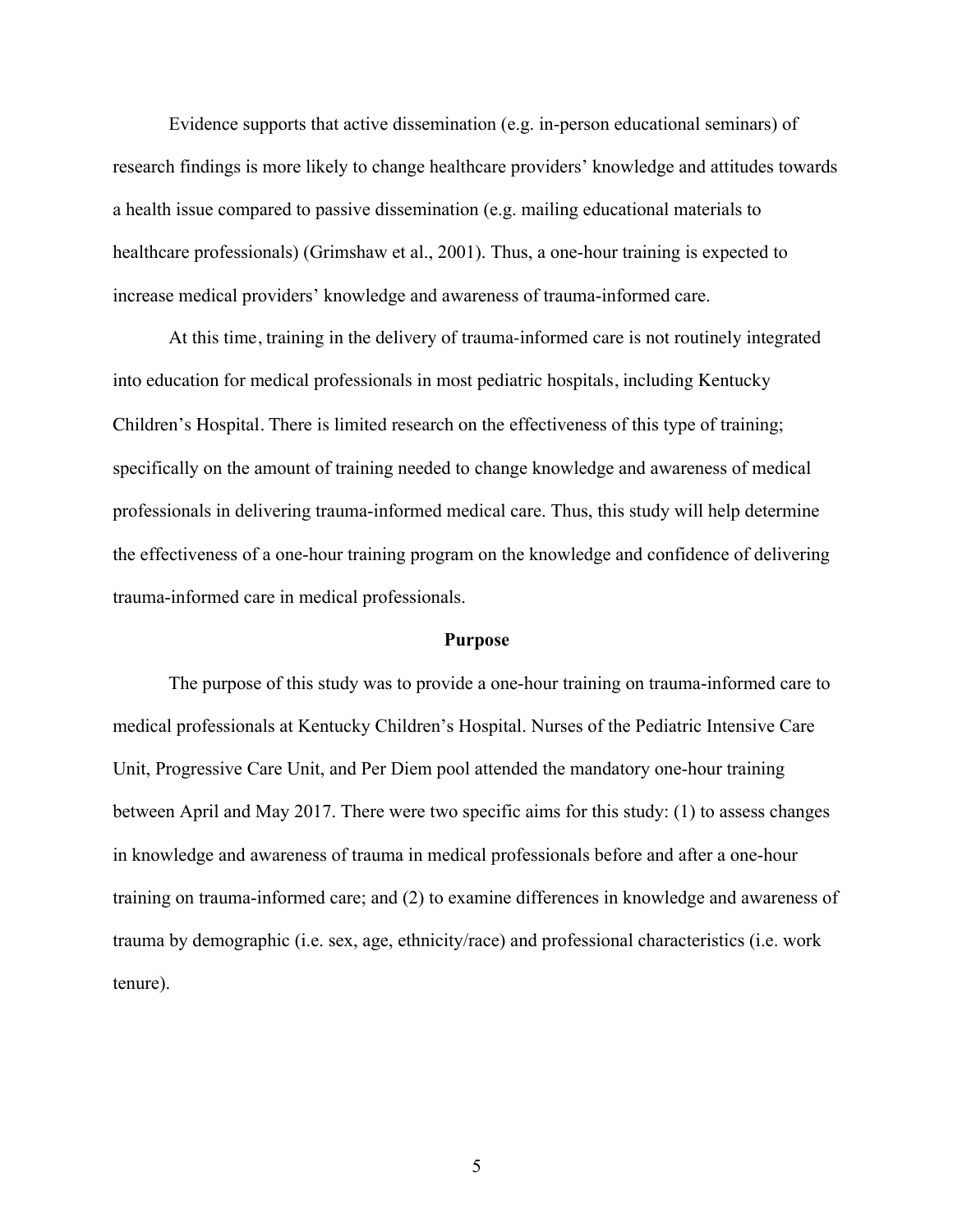#### **Methods**

#### **Setting**

The study was conducted at Kentucky Children's Hospital (KCH) in Lexington, Kentucky. KCH serves as the pediatric subspecialty regional referral center as well as the only Level 1 pediatric trauma center in Eastern and Central Kentucky. More specifically, the training focused on the registered nurses working on the 12-bed Pediatric Intensive Care Unit (PICU) and 12-bed Progressive Care Unit (PCU).

#### **Design**

The study entailed a prospective pre-test and post-test design to examine changes in knowledge and awareness among nurses of emotional trauma before and after a one-hour training on trauma-informed care. The interactive seminar involved both didactic lectures on the trauma-informed medical care approach as well as an open discussion. The layout of the training was developed by Dr. Meghan Marsac, a pediatric psychologist at KCH, and tailored to fit each specific audience. In addition, a correlation design was used to examine the differences in knowledge and awareness of trauma by demographic (i.e. sex, age, ethnicity/race) and professional characteristics (i.e. work tenure, work unit).

#### **Participants**

Approximately 100 registered nurses of the KCH PICU, PCU, and per-diem pool were targeted to participate in the one-hour mandatory training between April and May 2017. All participants were 18 years or older and employed at KCH.

#### **Procedures**

Each registered nurse who attended the training was offered the opportunity to participate in the research study. A waiver of documentation of informed consent was requested. Education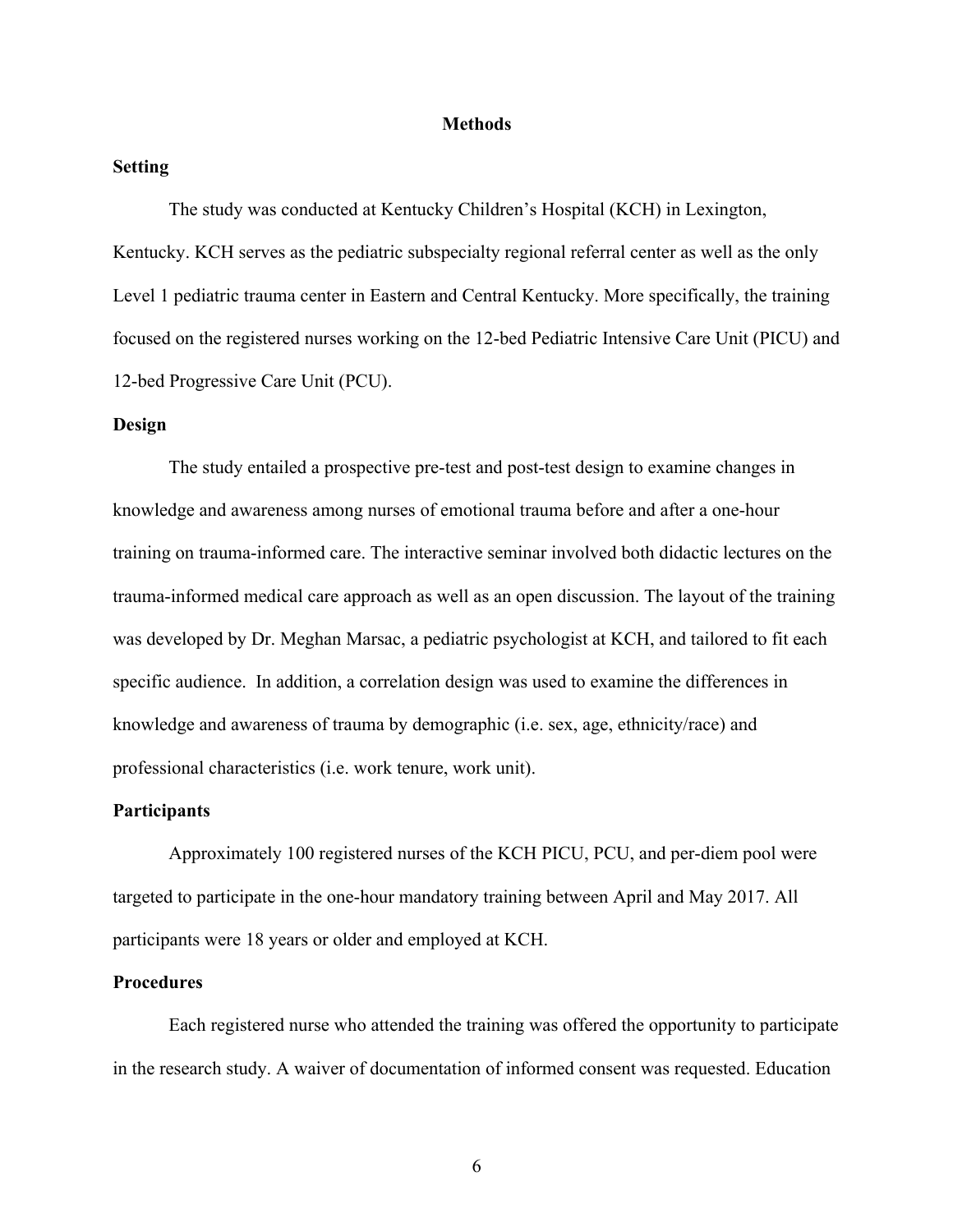on trauma-informed care was a standard expectation of hospital programs. The research involved no more than minimal risk. All those willing to participate were administered a pre-intervention Trauma-informed Medical Care Questionnaire and a Demographic Questionnaire immediately prior to the training and the same Trauma-Informed Medical Care Questionnaire, immediately following the training.

#### **Measures**

The *Demographic Questionnaire* includes questions on years worked in the current job, age, gender, and race/ethnicity (Appendix A).

The *Trauma-Informed Medical Care Questionnaire* (TIMCQ) assesses health care professionals' attitudes towards the importance of trauma-informed care in their work and confidence in recognizing posttraumatic stress symptoms associated with pediatric injury or illness, recognizing how pre-existing trauma may impact a child's reactions to current and future medical care, and recognizing how staff can be affected by their own emotional trauma histories. It is a 9-item questionnaire that uses a 5 point Likert scale in addition to one open-ended question on the post-test (Appendix B). This scale has demonstrated good internal consistencies for the attitude subscale ( $\alpha = .71$ ) and the confidence subscale ( $\alpha = .91$ ) (Weiss et al., in press).

#### **Data Analysis**

Analysis was conducted using the Statistical Package for the Social Sciences (SPSS). Demographic characteristics of participants are described using frequencies with percentages for nominal and ordinal variables. Independent sample t-tests (with Levene's test for the equality of variance) and Spearman's rho correlations were used to assess differences in the demographics. Paired t-tests were used to examine pre to post-training changes in knowledge of traumainformed medical care and confidence in delivering trauma-informed medical care. Major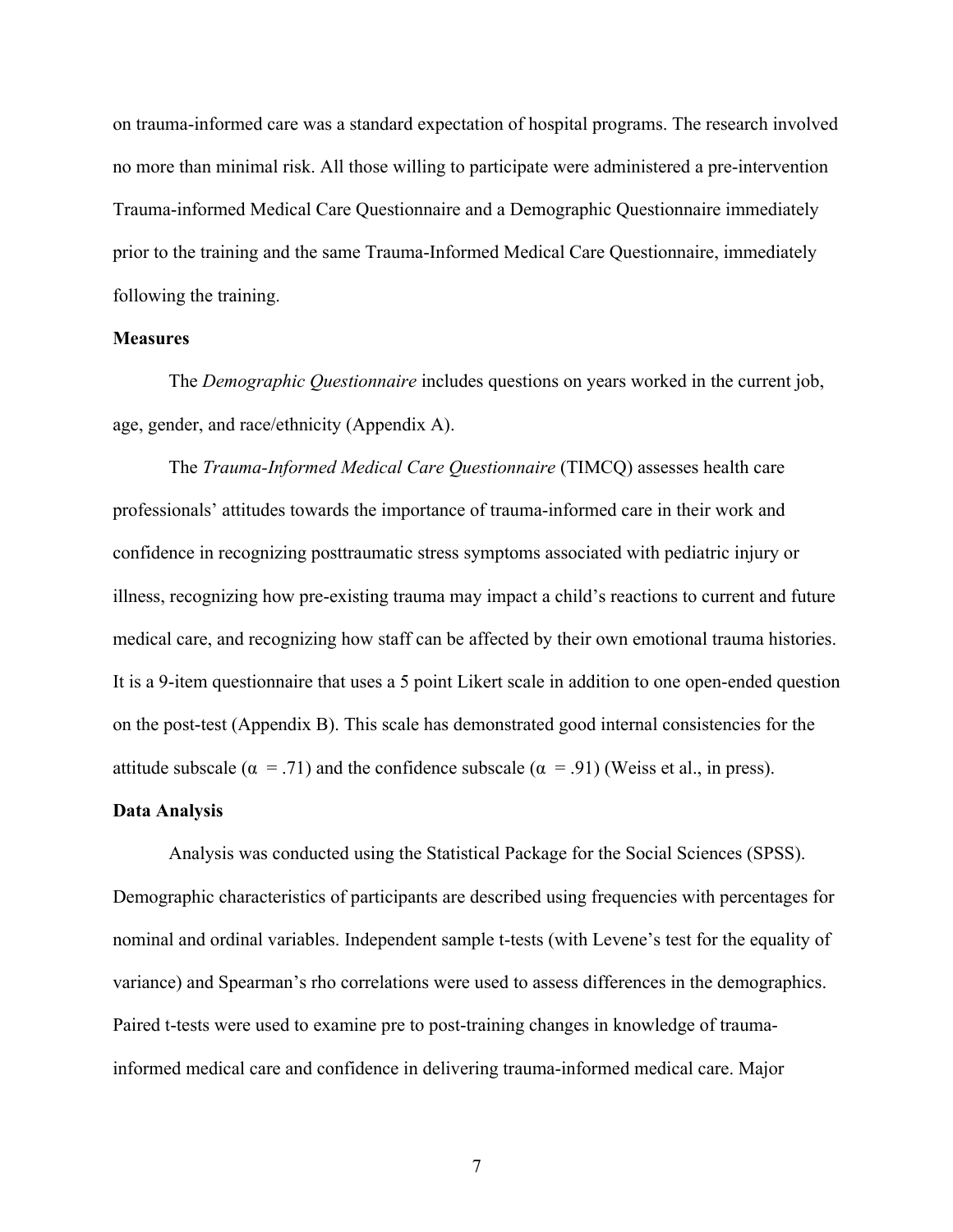themes will be summarized for the responses to the open-ended question regarding the impact of trauma-informed medical care on patient care.

#### **Results**

A total of 90 nurses of the KCH PICU, PCU, and per-diem pool participated in the study. The majority of the nurses had less than 5 years of nursing experience (61.1%) and were younger than 30 years old (63.3%), female (95.6%), and Caucasian (93.3%) (Table 1). In general, there was no association between years in current role, age, gender, race/ethnicity and change in knowledge and confidence in delivering trauma-informed medical care with two exceptions (Table 2). First, question 2 of the TIMCQ, younger nurses had a more significant increase in identifying signs or symptoms of emotional trauma after the training compared to older nurses  $(rho = -0.260, p = 0.015)$ . Second, question 6 of the TIMCQ, females had a more significant increase in understanding the impact of trauma on children after the training compared to their male counterparts ( $p = 0.046$ ).

Overall, participants had a significant increase in their understanding of the importance of using trauma-informed medical care in their workplace (t(87) = -5.441, p < 0.0005). Participants had significant increases in the ability to realize the prevalence of trauma in children  $(t (87) = -$ 12.065,  $p < 0.0005$ ) and realize the impact that emotional trauma can have on children (t (87) = -12.134,  $p < 0.0005$ ). In addition, participants had significant increases in the ability to recognize signs or symptoms of emotional trauma (t  $(87) = -13.801$ ,  $p < 0.0005$ ), recognize staff can be affected by experiences working with children in emotional distress (t  $(87) = -8.613$ , p < 0.0005), and understand staff can be reminded of past trauma while working with children (t  $(87) = -8.344$ , p < 0.0005). Lastly, participants had significant increases in their reported ability to respond to a child who has been exposed to trauma (t  $(87) = -14.499$ ,  $p < 0.0005$ ) and provide trauma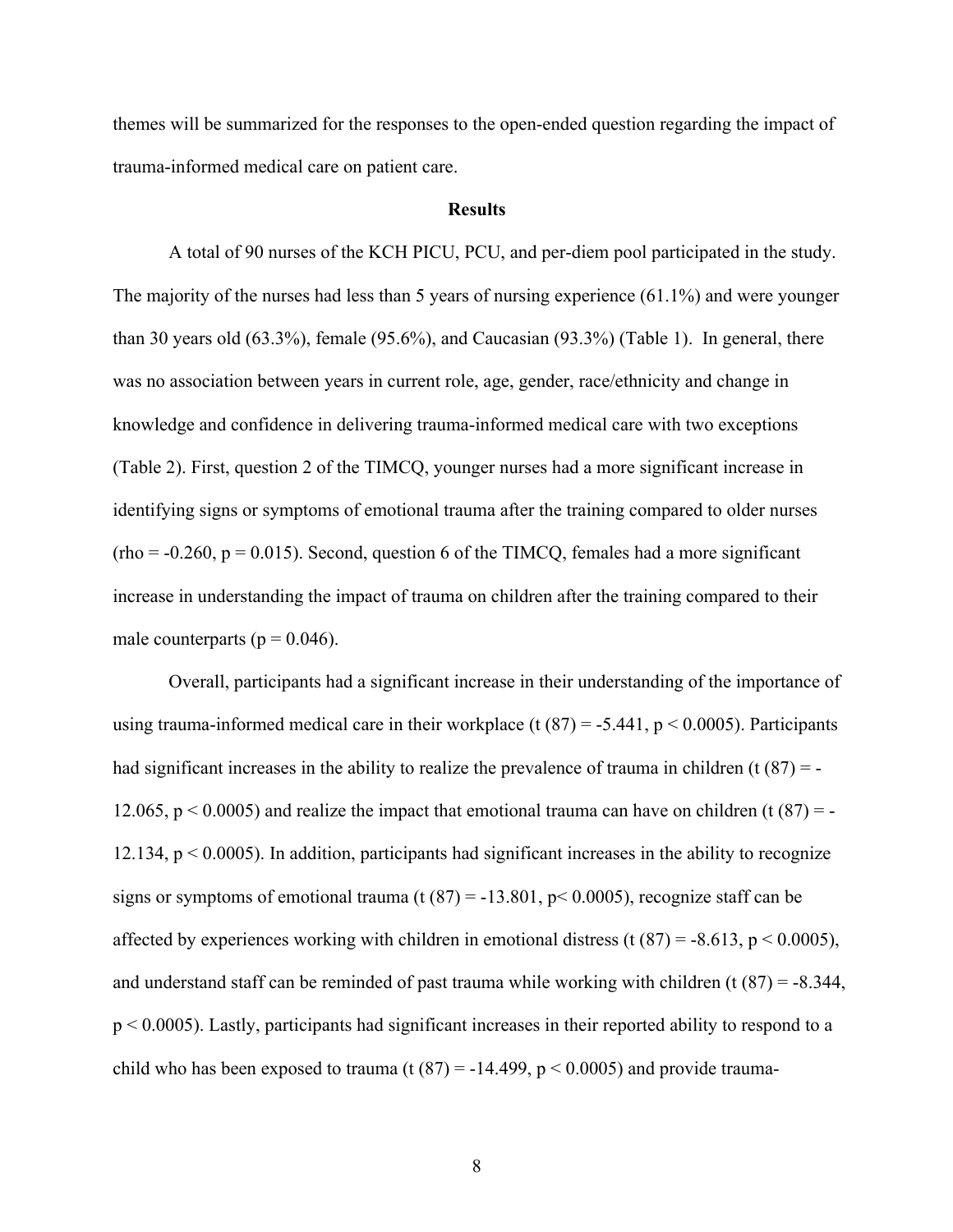informed care to patients and their parents (t  $(87) = -15.357$ ,  $p < 0.005$ ) (Table 3, Figure 1).

The average pre-test mean score was 3.18 (somewhat confident) and post-test mean score was 4.21 (confident). The largest pre- to post-test increase in confidence was question 1; "I understand trauma-informed care" (2.43 to 4.16; a little confident to confident). The last question on the post-TIMCQ was open-ended and asked how does the practice of trauma-informed care change the care of patients. Twenty-eight nurses of the 90 responded. Two general themes were gathered: (1) more aware/able to recognize trauma in patients and coworkers and (2) a better understanding of how to help patients and coworkers cope with emotional trauma.

#### **Discussion**

It is evident that a one-hour training to nurses in KCH led to a significant increase in knowledge of trauma-informed medical care and confidence in delivering trauma-informed medical care. These results build on prior research that demonstrated the effectiveness of a onehour training on the knowledge and awareness of trauma-informed care (Weiss et al., 2017). Although a fairly large sample size, the sample was not very diverse, with majority of the nurses being young, inexperienced, female, and Caucasian. However, younger nurses did have a more significant increase in identifying signs or symptoms of emotional trauma after the training and thus demonstrating that this training may be more meaningful to young nurses who lack experience in dealing with the negative consequences of emotional trauma.

#### **Limitations**

One limitation of this study is that it was performed at a single children's hospital and therefore the findings cannot be generalized to a larger population. Another limitation is the lack of diversity among the participants; results should be interpreted with this in mind when considering generalizability. The study does not demonstrate long-term retention of the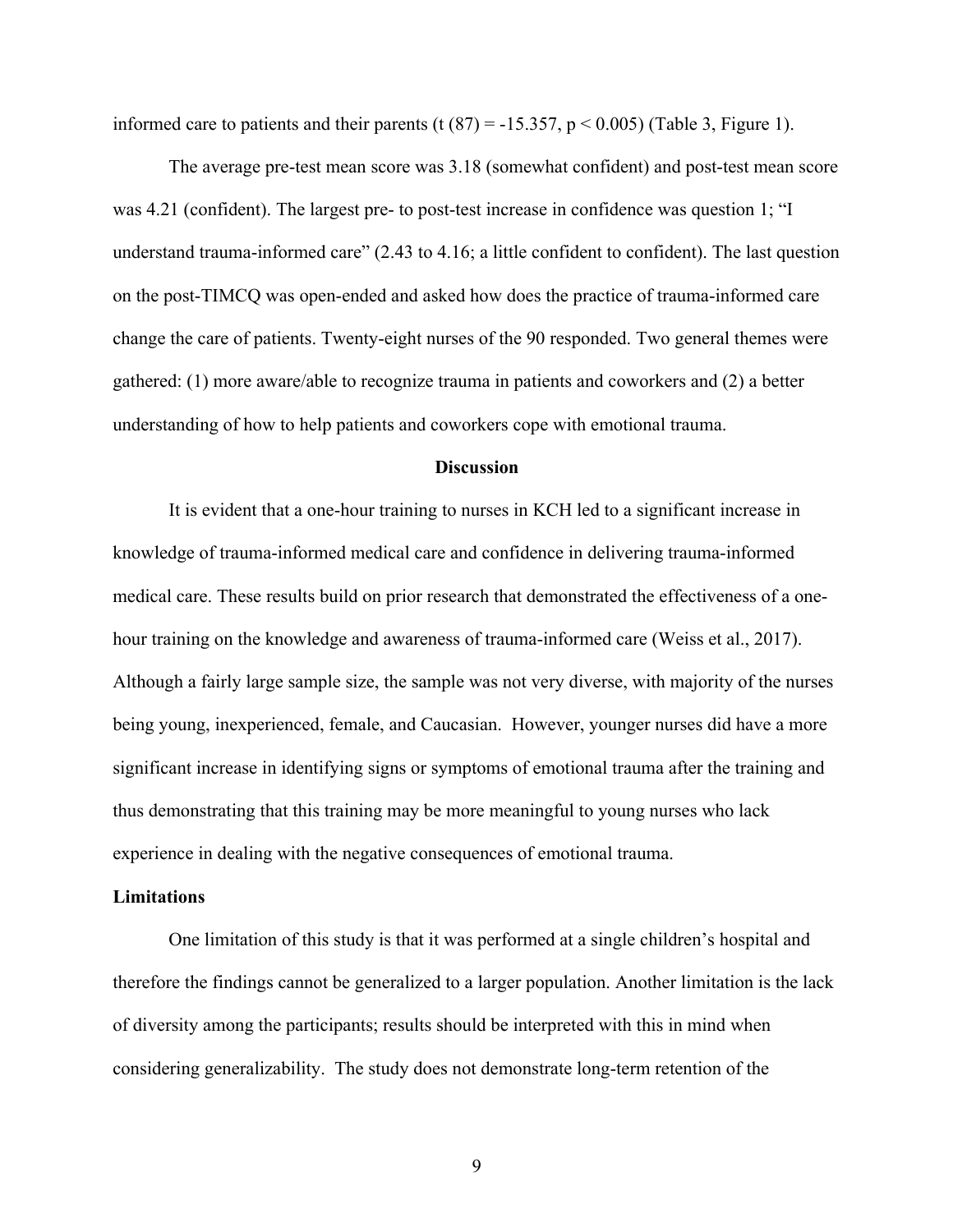knowledge gained due to study being an immediate post-test design. Further research is needed to assess retention of knowledge at later dates. Although this study demonstrates nurses' increased knowledge and awareness of trauma-informed care, it does not measure an actual change of the use of trauma-informed medical care into practice.

#### **Implications for Practice**

Although more research is needed, clinical implications of these results suggest that nurses are aware of the importance of trauma-informed care and are confident in delivering trauma-informed medical care to their patients and coworkers. This change in perception of trauma-informed care was done with minimal training, thus demonstrating its feasibility in implementing in other hospitals caring for children. However, further research should be done on the effectiveness of alternative modalities for training (e.g. online webinars) to extend the reach of trauma-informed care trainings and the retention of knowledge of trauma-informed care practices. In addition, further research is needed to determine the impact of the training on clinical practice. For example, does training on trauma-informed care enhance the quality of care provided for patients and their families as well as affect the well-being of medical professionals?

#### **Conclusion**

Overall, it is evident that children and their families often experience emotional trauma while hospitalized and medical professionals often experience PTSS as part of their everyday work environment. A trauma-informed care approach to medical care may help to lessen these negative consequences by helping providers realize the widespread impact of trauma, recognize the signs and symptoms of trauma in their patients and coworkers, and respond by fully integrating their knowledge about trauma into their practice. A one-hour training on the importance of trauma-informed care is feasible and effective in increasing nurses' knowledge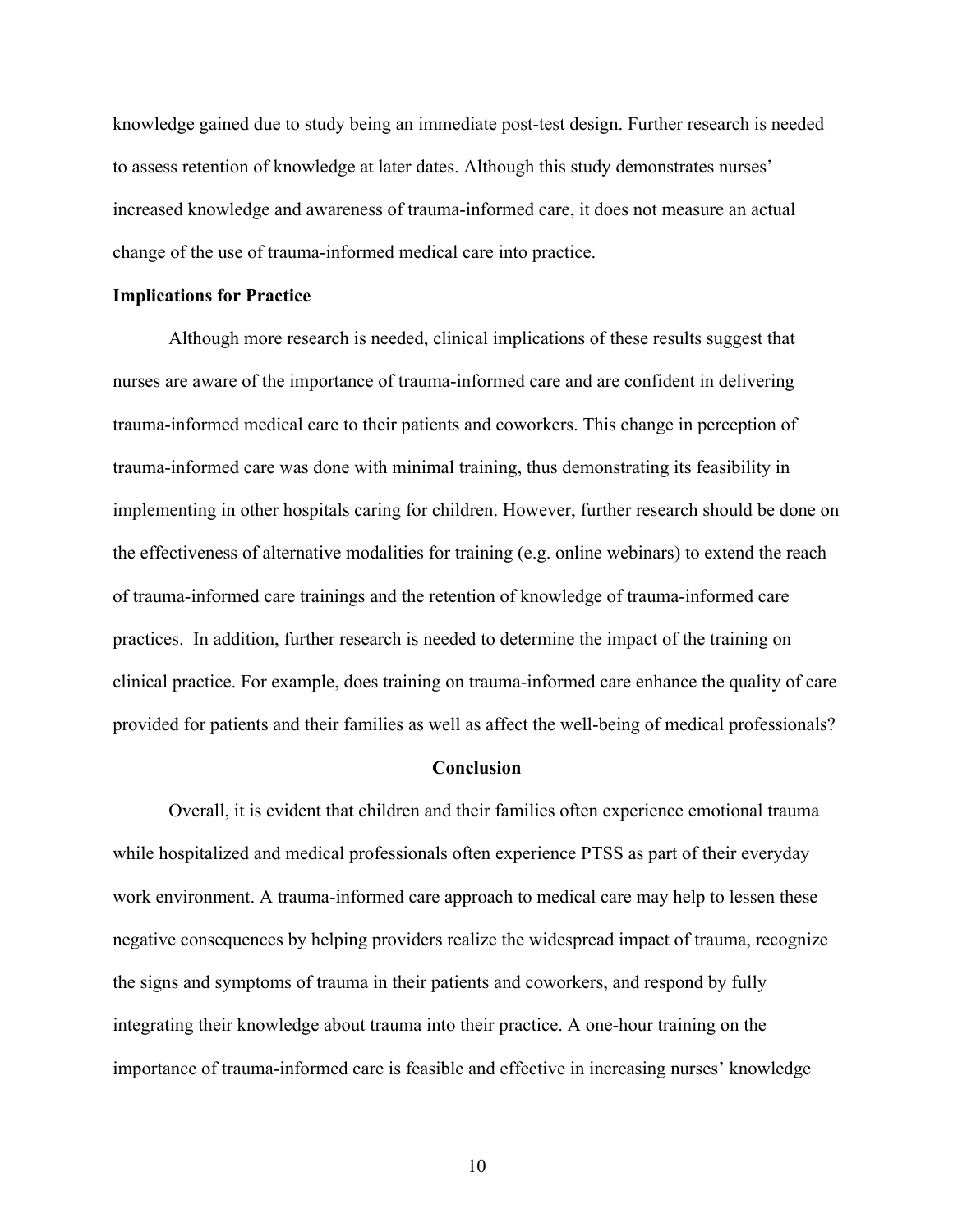and confidence in delivering trauma-informed medical care. This training should be considered for implementation in all hospitals caring for children across the nation.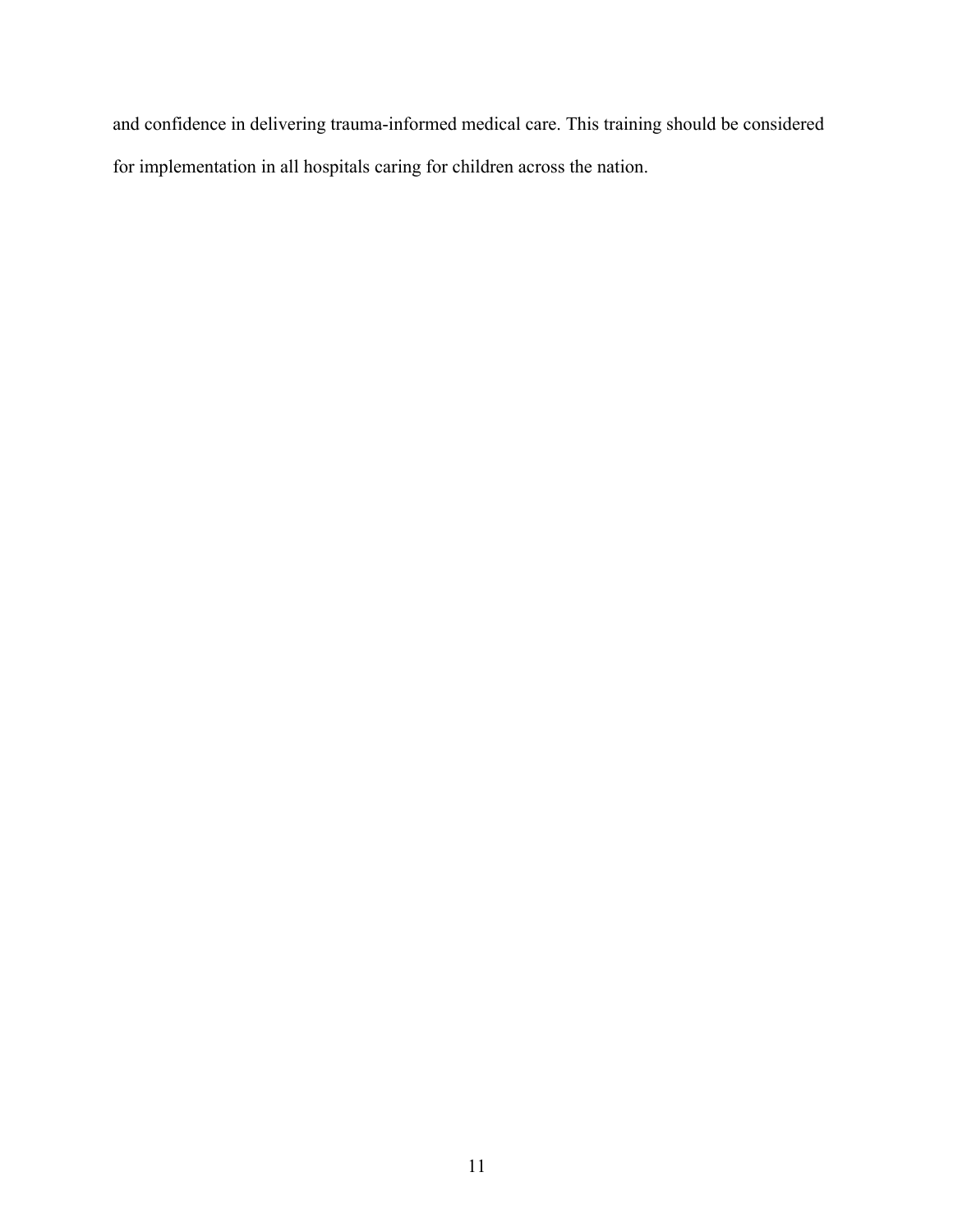#### References

- Felitti, V. J., Anda, R. F., Nordenberg, D., Williamson, D. F., Spitz, A. M., Edwards, V.,… Marks, J. S. (1998). Relationship of childhood abuse and household dysfunction to many of the leading causes of death in adults: The Adverse Childhood Experiences (ACE) study. *American Journal of Preventive Medicine, 14*(4), 245-258.
- Grimshaw, J., Shirran, L., Thomas, R., Mowatt, G., Fraser, C., Bero, L.,… O'Brien, M. A. (2001). Changing provider behavior: An overview of systematic reviews of interventions. *Medical Care, 39*(8), 2-45.
- Kahana, S. Y., Feeny, E. A., Youngstrom, E., Drotar, D. (2006). Posttraumatic stress in youth experiencing illnesses and injuries: An exploratory meta-analysis. *Traumatology, 12*(2), 148-161.
- Landolt, M. A., Buehlmann, C., Maag, T., & Schiestl, C. (2009). Brief report: Quality of life is impaired in pediatric burn survivors with posttraumatic stress disorder. *Journal of Pediatric Psychology, 34*(1), 14-21. doi: 10.1093/jpepsy/jsm088
- Landolt, M. A., Vollrath, M., Ribi, K., Gnehm, H. E., & Sennhauser, F. H. (2003). Incidence and associations of parental and child posttraumatic stress symptoms in pediatric patients. *Journ al of Child Psychology Psychiatry, 44*(8), 1199-1207.
- Marsac, M. L., Cirilli, C., Kassam-Adams, N., & Winston, F. K. (2011). Post-injury medical and psychosocial care in children: Impact of traumatic stress symptoms. *Children's Health Care, 40*(2), 116-129.
- Marsac, M. L., Kassam-Adams, N., Hildenbrand, A. K., Nicholls, E., Winston, F. K., Leff, S. S., & Fein, J. (2016). Implementing a trauma-informed approach in pediatric health care networks. *Journal of American Medical Association, 170*(1), 70-77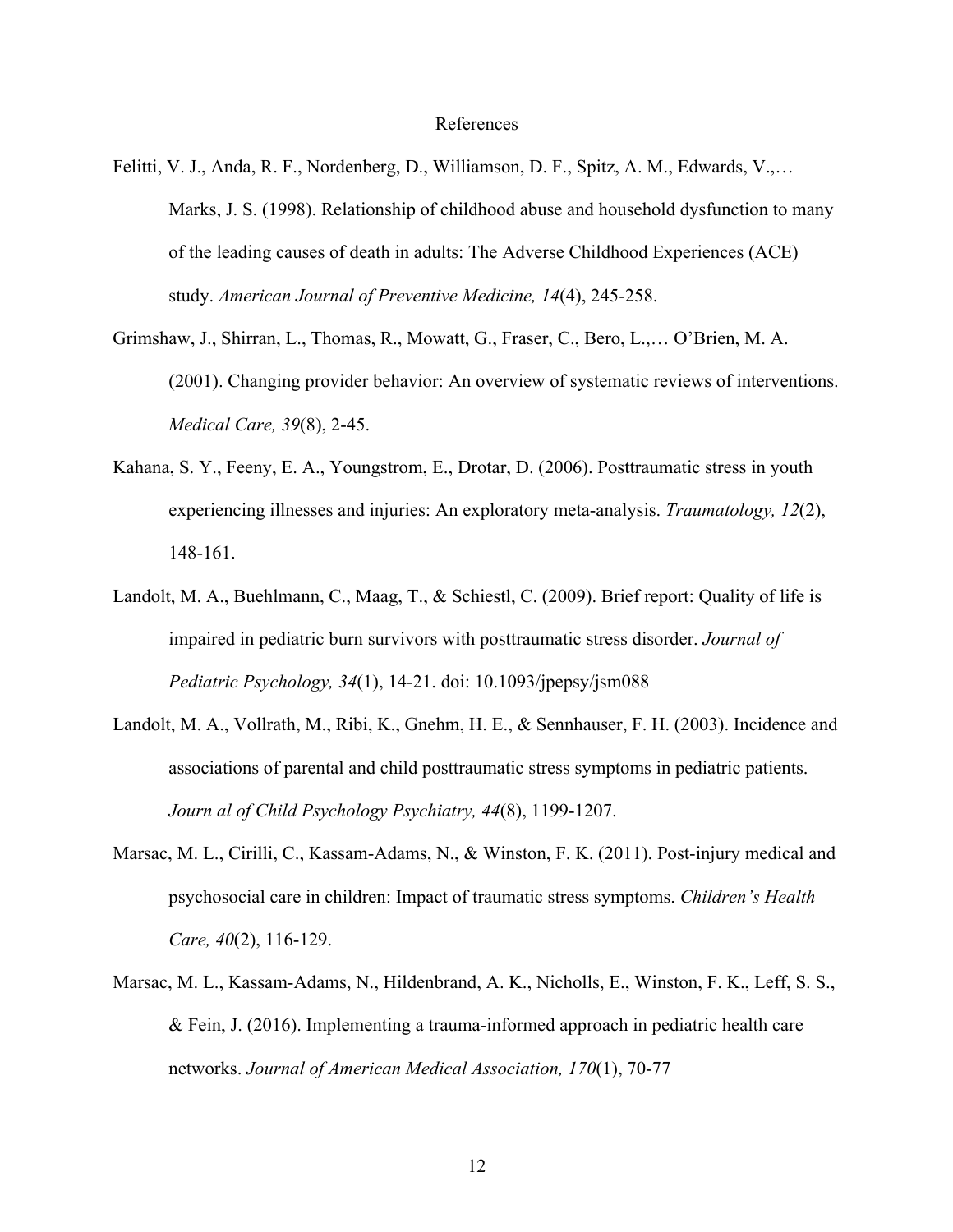- Maslach, C. & Leiter, M. P. (2008). Early predictors of job burnout and engagement. *Journal of Applied Psychology, 93*(3), 498-512. doi: 10.1037/0021-9010.93.3.498
- National Institute of Mental Health. (2016). Post-traumatic stress disorder. Retrieved from https://www.nimh.nih.gov/health/topics/post-traumatic-stress-disorder-ptsd/index.shtml
- O'Connor, S. S., Zatzick, D. F., Wang, J., Temkin, N., Koepsell, T. D., Jaffe, K. M.,… Rivara, F. P. (2012). Association between posttraumatic stress depression, and functional impairments in adolescents 24 months after traumatic brain injury. *Journal of Traumatic Stress, 25*(3), 264-271. doi: 10.1002/jts.21704
- Robins, P. M., Meltzer, L., Zelikovsky, N. (2009). The experience of secondary traumatic stress upon care providers working within a children's hospital. *Journal of Pediatric Nurses, 24*(4), 270-279.
- Schappert, S. M. & Bhuiya, F. (2012). Availability of pediatric services and equipment in emergency departments: United States, 2006. *National Health Statistics Reports, no 47.*  Hyattsville, MD: National Center for Health Statistics.
- Schilling, E. A., Aseltine, R. H., & Gore, S. (2007). Adverse childhood experiences and mental health in young adults: a longitudinal survey. *BioMed Central Public Health, 7*(30). doi:10.1186/1471-2458-7-30
- Substance Abuse And Mental Health Services Administration (SAMHSA). (2015). Traumainformed approach and trauma-specific interventions. Retrieved from https://www.samhsa.gov/nctic/trauma-interventions
- van Mol, M. M. C., Kompanje, E. J. O., Benoit, D. D., Bakker, J., & Nijkamp, M. D. (2015). The prevalence of compassion fatigue and burnout among healthcare professionals in intensive care units: A systematic review. *PLOS ONE, 10*(8). doi: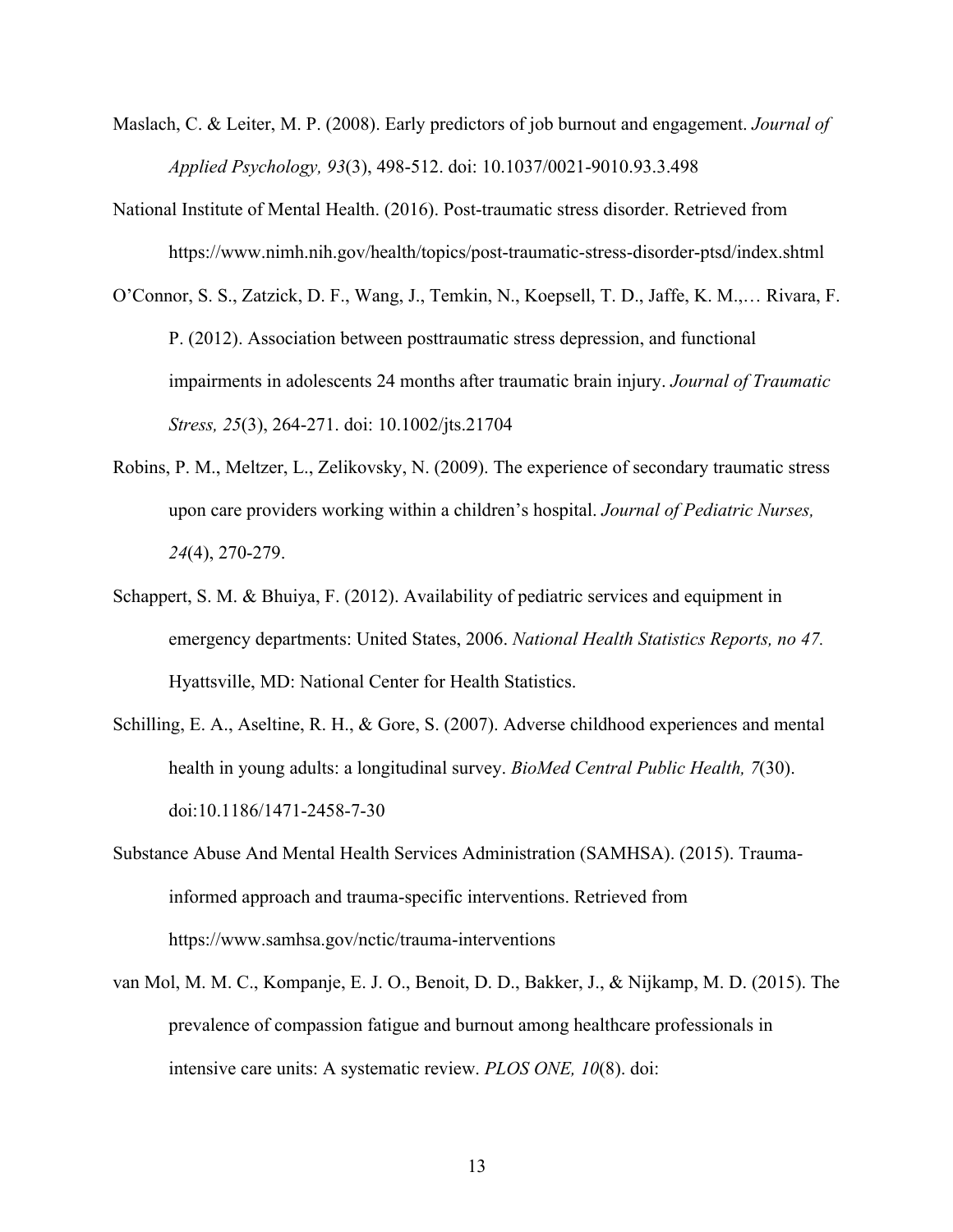10.1371/journal.prone.0136955

- Weiss, D., Kassam-Adams, N., Murray, C., Kohser, K. L., Fein, J. A., Winston, F. K., & Marsac, M. L. (2017). Application of a Framework to Implement Trauma-Informed Care throughout a Pediatric Health Care Network. *Journal of Continuing Education in the Health Professions, 37*(1), 55-60*.* doi: 10.1097/CEH.0000000000000140
- Witt, W. P., Weiss, A. J., & Elixhauser, A. (2014). Overview of hospital stays for children in the United States, 2012. *Agency for Healthcare Research and Quality, 1-17.*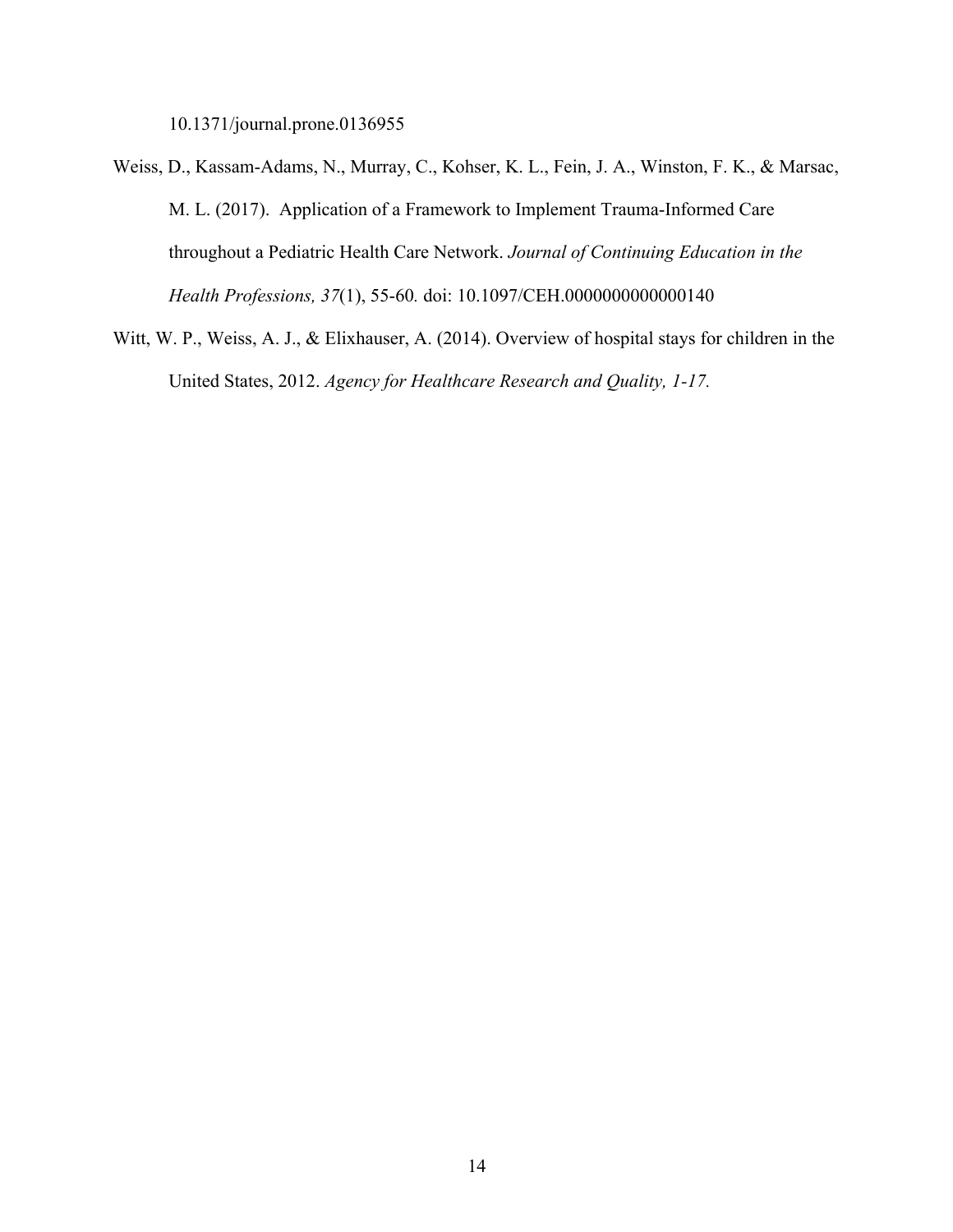| . . |  |
|-----|--|
|     |  |

| Demographics                     |                         |         |  |
|----------------------------------|-------------------------|---------|--|
| Characteristic                   | Frequency               | Percent |  |
| <b>Years in current role</b>     |                         |         |  |
| < 5                              | 55                      | 61.1    |  |
| $5 - 10$                         | 19                      | 21.1    |  |
| $11 - 20$                        | 11                      | 12.2    |  |
| $21 - 30$                        | $\overline{2}$          | 2.2     |  |
| $30+$                            | $\overline{3}$          | 3.3     |  |
| Age                              |                         |         |  |
| $<$ 30                           | 57                      | 63.3    |  |
| $31 - 40$                        | 22                      | 24.4    |  |
| $41 - 50$                        | 5                       | 5.6     |  |
| 51-60                            | $\overline{\mathbf{3}}$ | 3.3     |  |
| $60+$                            | $\overline{2}$          | 2.2     |  |
| Gender                           |                         |         |  |
| Female                           | 86                      | 95.6    |  |
| Male                             | $\overline{4}$          | 4.4     |  |
| <b>Race/Ethnicity</b>            |                         |         |  |
| <b>Black or African American</b> | $\overline{2}$          | 2.2     |  |
| Hispanic or Latino               | 1                       | 1.1     |  |
| White or Caucasian               | 84                      | 93.3    |  |
| Prefer not to answer             |                         | 1.1     |  |
| Other                            |                         | 1.1     |  |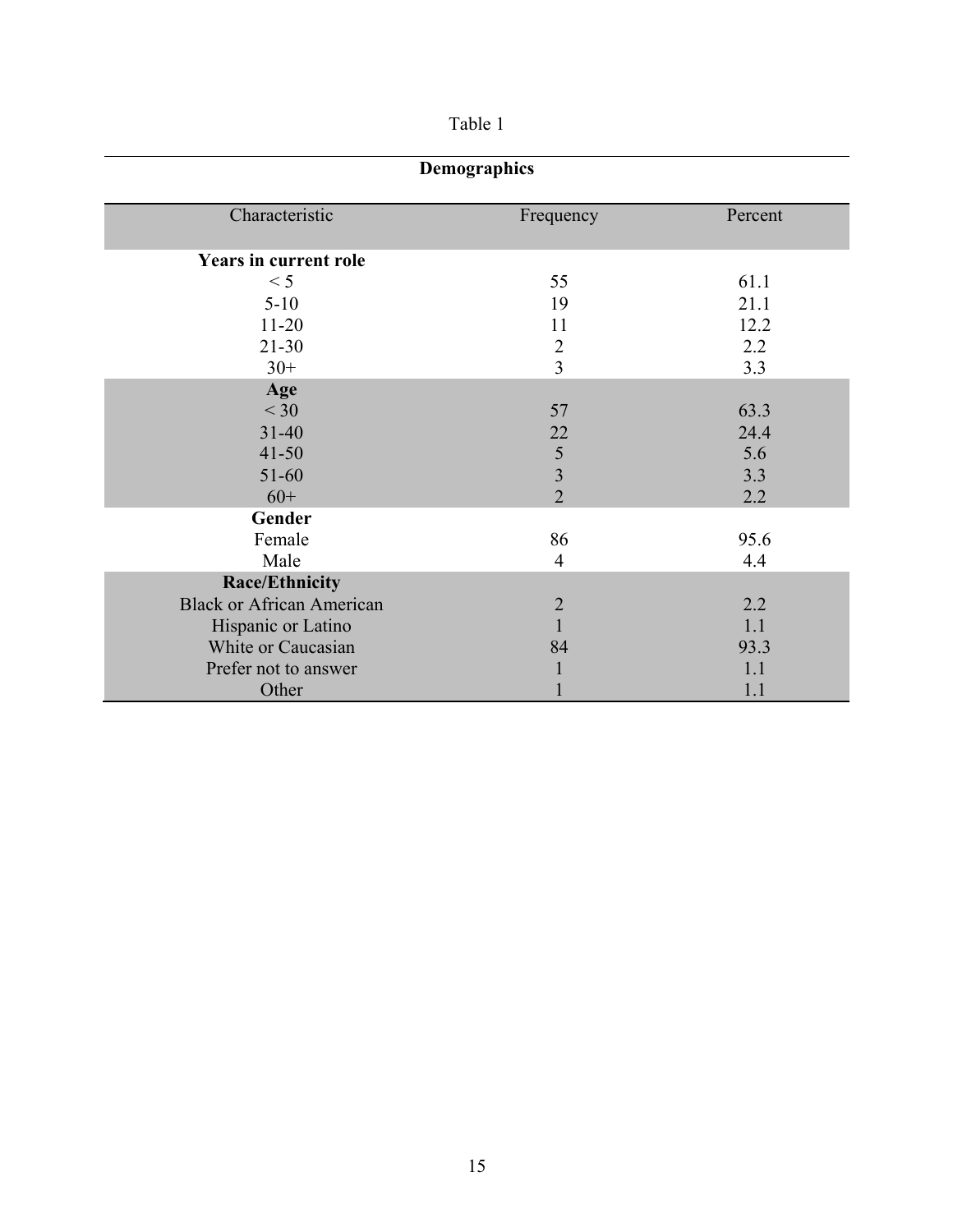| ., |  |
|----|--|
|    |  |

| Question | <b>Years</b> in<br><b>Current Role</b> | Age <sup>1</sup> | Gender <sup>2</sup> | Race/Ethnicity <sup>2</sup> |
|----------|----------------------------------------|------------------|---------------------|-----------------------------|
|          | 0.909                                  | 0.975            | 0.364               | 0.504                       |
| າ        | 0.149                                  | $0.015**$        | 0.258               | 0.339                       |
|          | 0.564                                  | 0.914            | 0.089               | 0.837                       |
| 4        | 0.748                                  | 0.934            | 0.782               | 0.452                       |
| 5        | 0.220                                  | 0.394            | 0.657               | 0.802                       |
| 6        | 0.694                                  | 0.791            | $0.046**$           | 0.467                       |
|          | 0.274                                  | 0.746            | 0.679               | 0.291                       |
| 8        | 0.930                                  | 0.665            | 0.663               | 0.985                       |
| q        | 0.235                                  | 0.213            | 0.325               | 0.315                       |

<sup>1</sup> Spearman's rho correlation

 $2^2$  Independent sample t-tests (with Levene's test for the equality of variance)

\*\* Statistically significant with a p-value < 0.05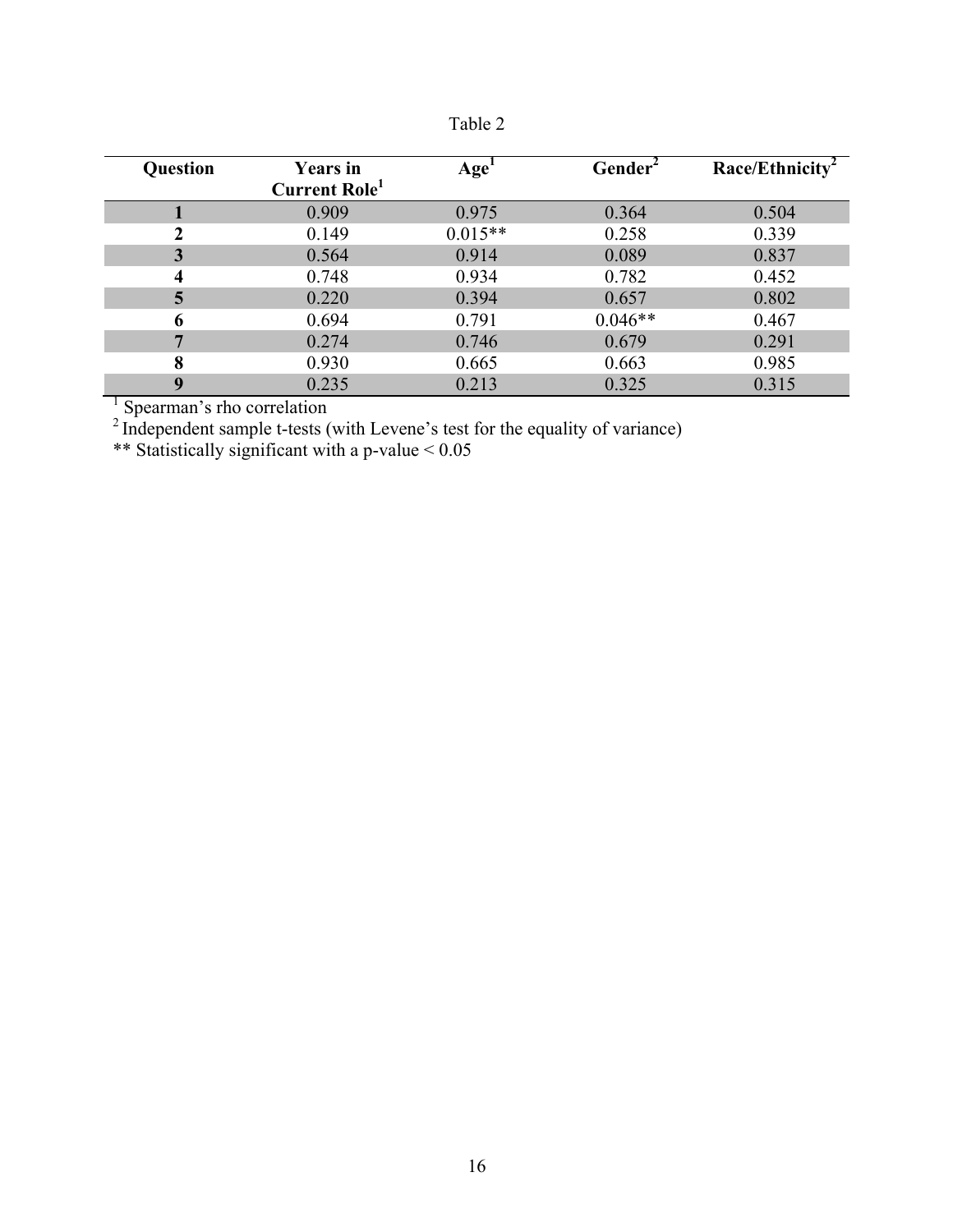## Table 3

| <b>Trauma-Informed Medical Care Questionnaire Results</b> |                                          |                                           |                       |          |
|-----------------------------------------------------------|------------------------------------------|-------------------------------------------|-----------------------|----------|
| Question                                                  | Pre-training<br>Confidence<br>Level Mean | Post-training<br>Confidence<br>Level Mean | Standard<br>Deviation | P-value  |
| 1                                                         | 2.43                                     | 4.16                                      | 1.069                 | < 0.0005 |
| $\overline{2}$                                            | 2.97                                     | 4.17                                      | .819                  | < 0.0005 |
| 3                                                         | 2.74                                     | 3.82                                      | .698                  | < 0.0005 |
| $\overline{4}$                                            | 2.53                                     | 3.90                                      | .833                  | < 0.0005 |
| 5                                                         | 2.95                                     | 4.16                                      | .937                  | < 0.0005 |
| 6                                                         | 3.15                                     | 4.15                                      | .773                  | < 0.0005 |
| $\overline{7}$                                            | 3.83                                     | 4.44                                      | .668                  | < 0.0005 |
| 8                                                         | 3.80                                     | 4.45                                      | .741                  | < 0.0005 |
| 9                                                         | 4.22                                     | 4.62                                      | .705                  | < 0.0005 |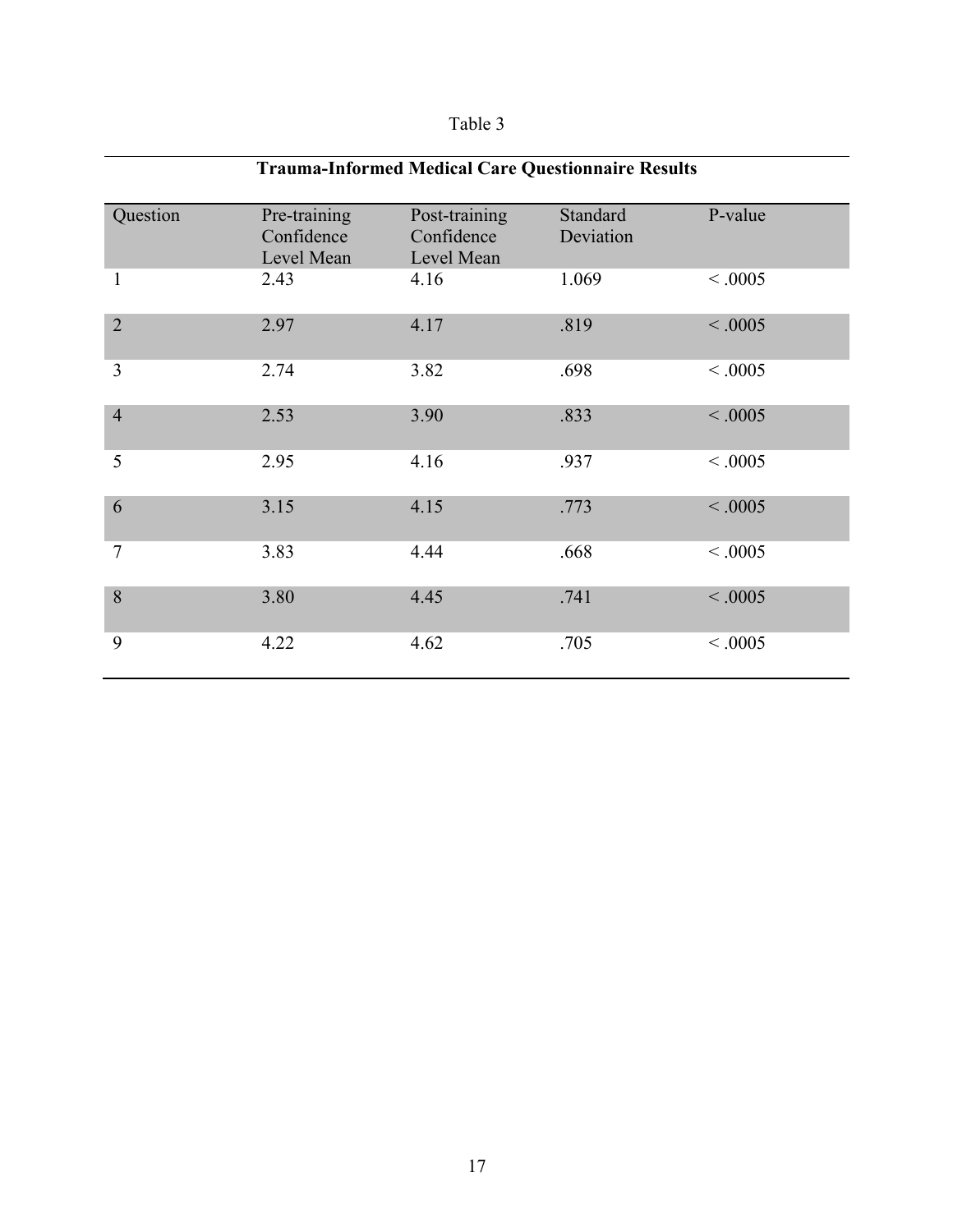

Figure 1 – Trauma Informed Medical Care Questionnaire Results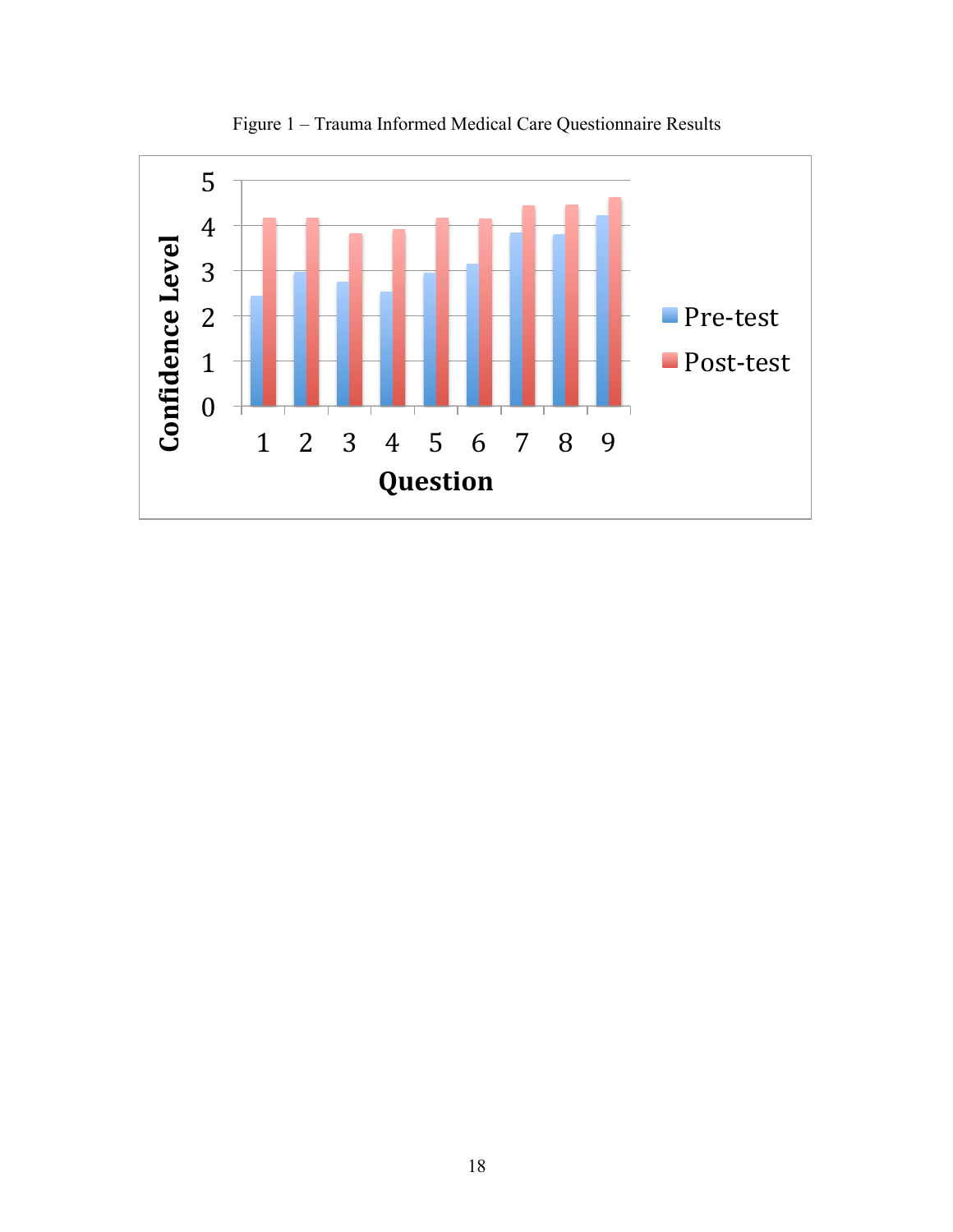### Appendix A

### **Demographic Survey**

- 1. How many years have you been in your current role?
	- Less than 5 years
	- $\bullet$  5-10 years
	- $\cdot$  11-20 years
	- $\bullet$  21-30 years
	- $\bullet$  30+ years
- 2. Age range
	- 30 and under
	- $31-40$
	- $41-50$
	- $51-60$
	- $61+$
- 3. Gender
	- Female
	- Male
- 4. Race/Ethnicity
	- American Indian/Alaska Native
	- Asian
	- Black or African American
	- Hispanic or Latino
	- Native Hawaiian or Other Pacific Islander
	- White or Caucasian
	- Prefer not to answer